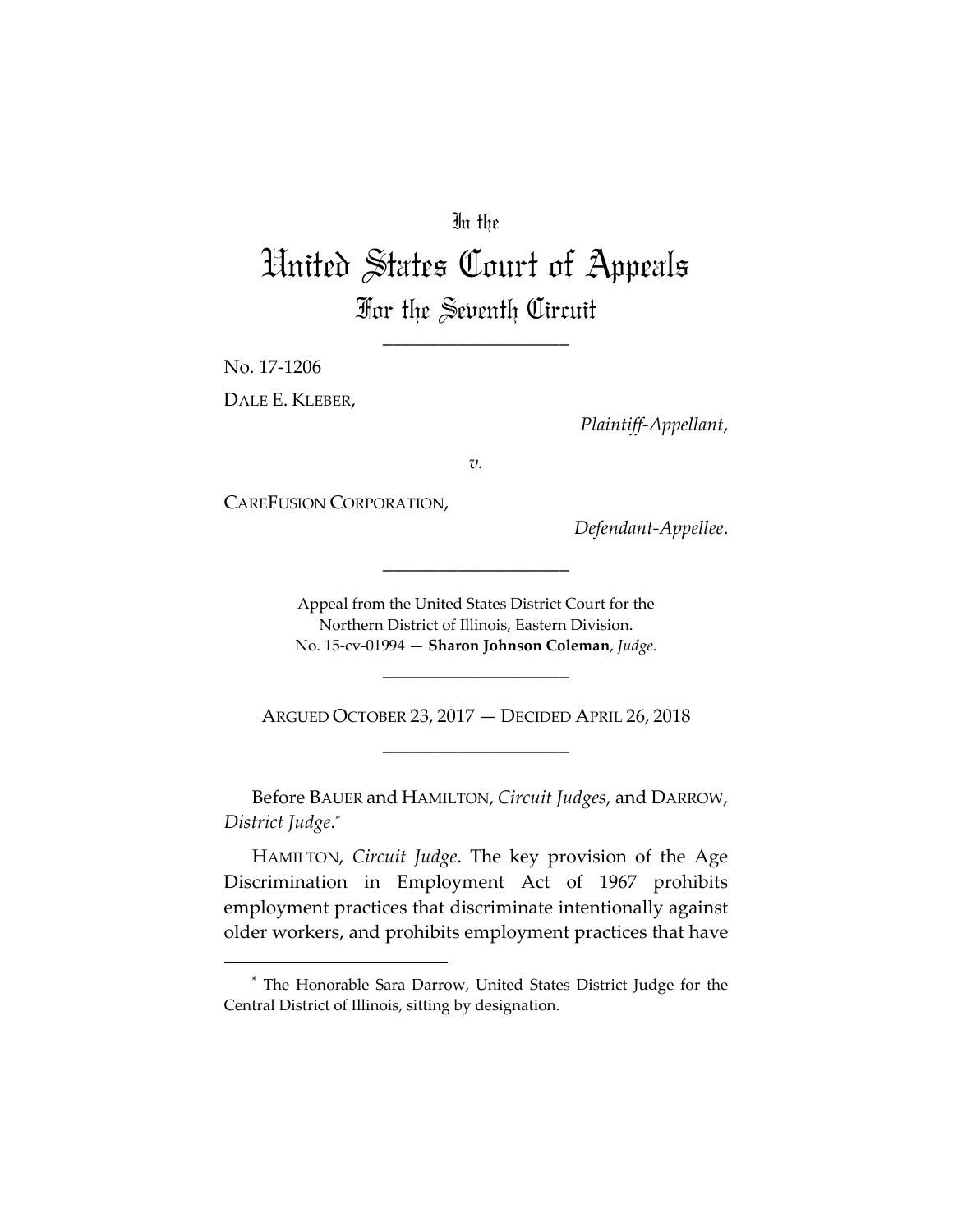a disparate impact on older workers. 29 U.S.C. § 623(a)(1), (a)(2); *Smith v. City of Jackson*, 544 U.S. 228 (2005). The central issue in this appeal is whether the disparate impact provision, § 623(a)(2), protects only current employees or whether it protects current employees *and* outside job applicants. We hold that § 623(a)(2) protects both outside job applicants and current employees. That is the better reading of the statutory text. It is also more consistent with the purpose of the Act and nearly fifty years of case law interpreting the ADEA and similar language in other employment discrimination statutes.

In fact, our reading tracks the Supreme Court's reading of virtually identical statutory language in Title VII of the Civil Rights Act of 1964 in *Griggs v. Duke Power Co*., 401 U.S. 424, 426 n.1, 431 (1971), which found that this text protects "the job‐seeker." In holding that the ADEA covers disparate impact claims, the Supreme Court identified *Griggs* as "a precedent of compelling importance" in interpreting § 623(a)(2), *Smith*, 544 U.S. at 234, so we apply it here. Moreover, we have not been presented with, and could not imagine on our own, a plausible policy reason why Congress might have chosen to allow disparate impact claims by current employees, including internal job applicants, while excluding outside job applicants.

We therefore reverse the district court's Rule 12(b)(6) dismissal of plaintiff Dale Kleber's disparate impact claim and remand for further proceedings. Given the stage of the case, we do not address possible affirmative defenses under § 623(f)(1), including the defense that the challenged practice was "based on reasonable factors other than age."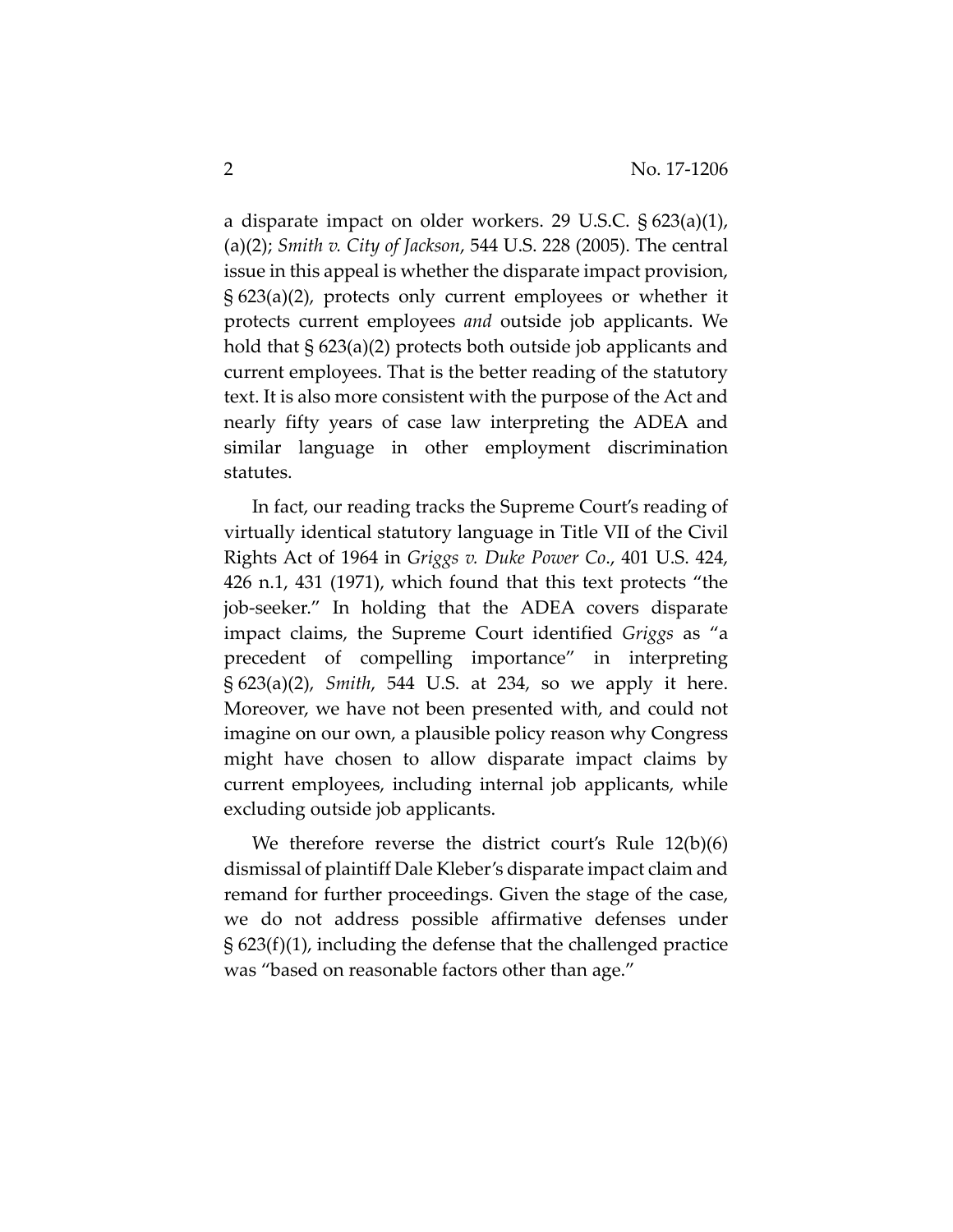Part I provides the factual and procedural background for the issue. Part II examines the text, purpose, and origins of § 623(a)(2), as well as the practical consequences of the interpretations advanced by the parties. Part III addresses the unusually wide array of arguments, rebuttals, and sur‐ rebuttals marshaled by the parties to support their competing interpretations  $\S 623(a)(2)$ . Part IV explains why the plaintiff did not fail to exhaust his administrative remedies.

#### I. *Factual Background and Procedural History*

In reviewing a dismissal for failure to state a claim under Federal Rule of Civil Procedure 12(b)(6), we treat as true the factual allegations in the complaint without vouching ourselves for their truth. *Bonnstetter v. City of Chicago*, 811 F.3d 969, 973 (7th Cir. 2016). Plaintiff Dale Kleber is an attorney with extensive legal and business experience, including private law practice in Chicago, work as a general counsel for a major national company, and leadership of a national trade association, a real estate development company, and a medical device company. After his employment ended in July 2011, Kleber began applying for other legal jobs, primarily those in corporate legal departments. Kleber sent out more than 150 applications in total, without success, including applications for less senior positions. In 2014, Kleber was 58 years old and searching actively for a full‐time position.

On March 5, 2014, Kleber applied for a position as "Senior Counsel, Procedural Solutions" with defendant CareFusion Corporation, a healthcare products company. The job posting called for "a business person's lawyer" with the ability "to assume complex projects," which we must assume would be well-suited to Kleber's skills and experience. The job posting also said, however, that applicants must have "3 to 7 years (no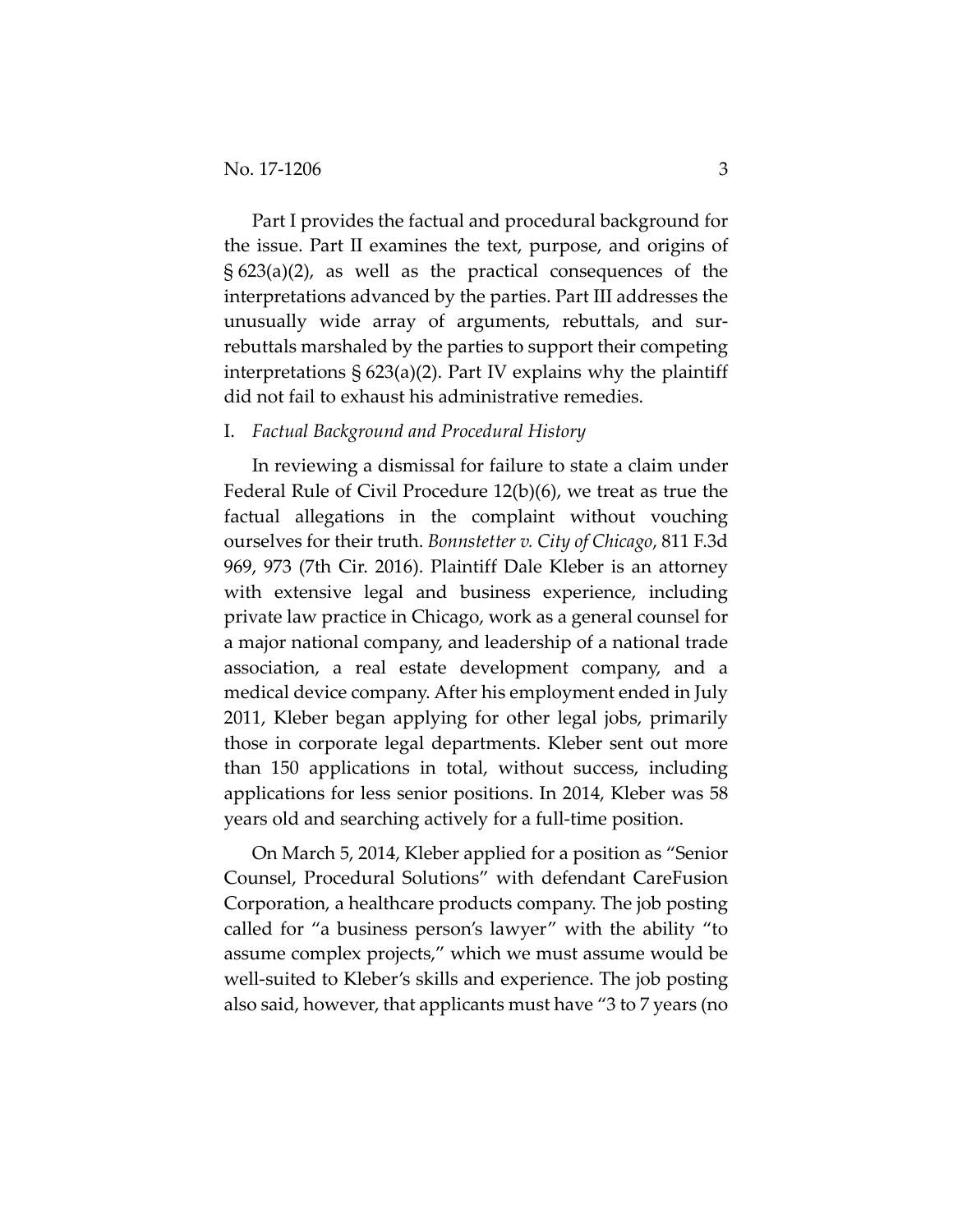more than 7 years) of relevant legal experience." CareFusion received Kleber's application but did not select him for an interview. The company eventually filled the position with a 29‐year‐old applicant.

The seven-year experience cap is at the heart of this lawsuit. In this appeal from a Rule 12(b)(6) dismissal, we must assume that the company did not select Kleber because he had more than seven years of relevant legal experience. Because of the experience cap, Kleber filed a charge of age discrimination with the Equal Employment Opportunity Commission. CareFusion responded in a letter to the EEOC saying its maximum experience cap in the job posting was an "objective criterion based on the reasonable concern that an individual with many more years of experience would not be satisfied with less complex duties … which could lead to issues with retention."

After the EEOC issued Kleber a right‐to‐sue letter in December 2014, he filed this suit alleging claims for both disparate treatment and disparate impact under the relevant clauses of section 4 of the ADEA, 29 U.S.C.  $\S$  623(a)(1) & (a)(2). Kleber alleged that the maximum experience cap was "based on unfounded stereotypes and assumptions about older workers, deters older workers from applying for positions … and has a disparate impact on qualified applicants over the age of 40."

CareFusion moved to dismiss both claims. The district court dismissed the disparate impact claim under Rule 12(b)(6), relying on our decision in *E.E.O.C. v. Francis W. Parker School*, 41 F.3d 1073 (7th Cir. 1994), to hold that the ADEA's disparate impact provision does not cover job applicants who are not already employed by the defendant.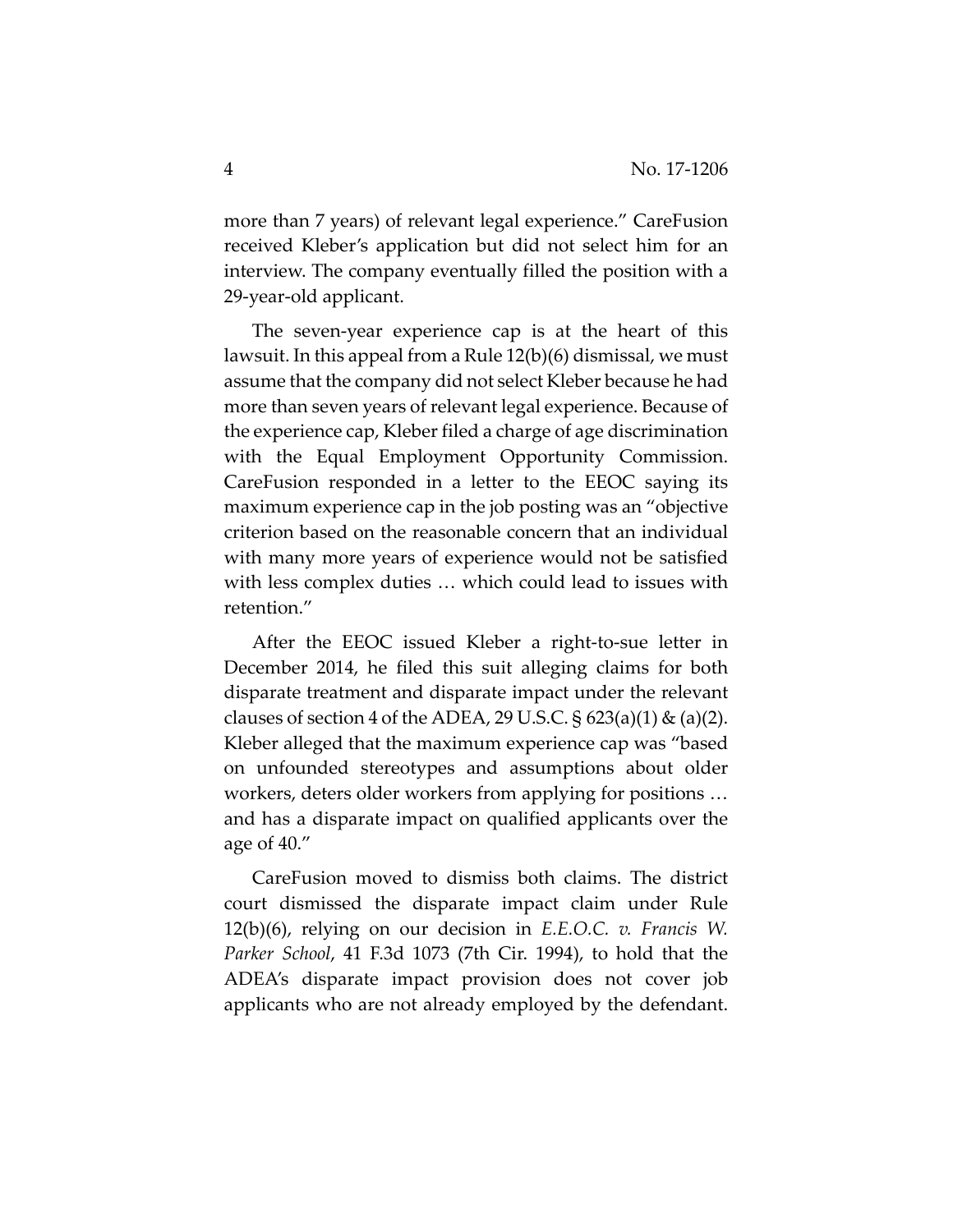The court denied dismissal on the disparate treatment claim. Kleber later dismissed the disparate treatment claim voluntarily. The district court entered final judgment for CareFusion. Kleber then appealed, challenging only the district court's dismissal of his § 623(a)(2) disparate impact claim.

# II. *The Scope of Disparate Impact Protection*

A. *The Text of the ADEA*

1. *Dissecting § 623(a)(2)*

This appeal from a Rule 12(b)(6) dismissal presents a legal issue that we review *de novo*: whether § 623(a)(2) protects outside job applicants from employment practices that have a disparate impact on older applicants. See *Bell v. City of Chicago*, 835 F.3d 736, 738 (7th Cir. 2016). We begin with the statutory language, of course. We analyze the specific words and phrases Congress used, though we cannot lose sight of their "place in the overall statutory scheme," since we "construe statutes, not isolated provisions." *King v. Burwell*, 135 S. Ct. 2480, 2489 (2015), quoting *FDA v. Brown & Williamson Tobacco Corp.*, 529 U.S. 120, 133 (2000), and *Graham County Soil and Water Conservation Dist. v. United States ex rel. Wilson*, 559 U.S. 280, 290 (2010).

The key provision of the ADEA, 29 U.S.C. § 623(a), reads:

It shall be unlawful for an employer—

(1) to fail or refuse to hire or to discharge any individual or otherwise discriminate against any individual with respect to his compensation, terms, conditions, or privileges of employment, because of such individual's age;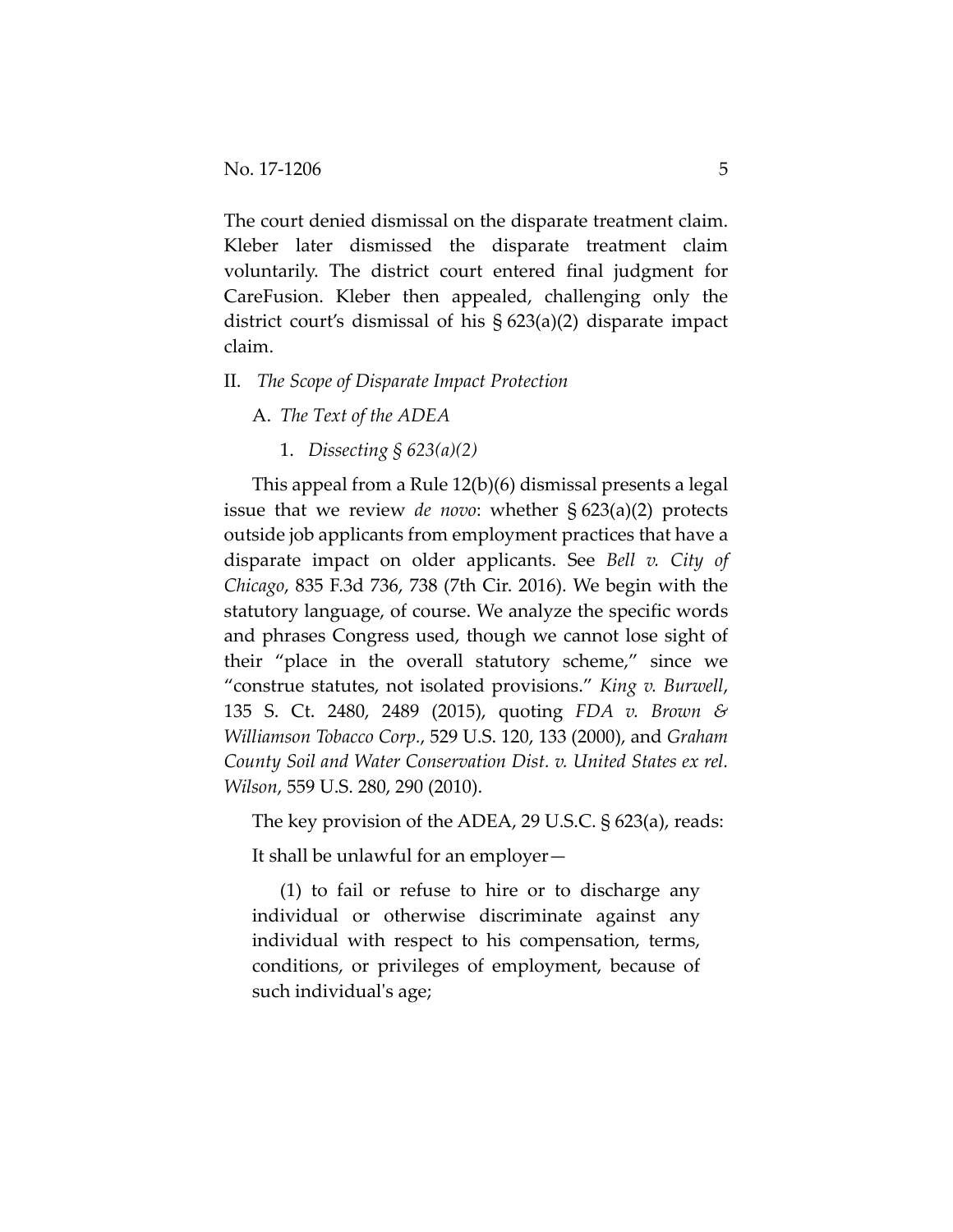(2) to limit, segregate, or classify his employees in any way which would deprive or tend to deprive any individual of employment opportunities or otherwise adversely affect his status as an employee, because of such individual's age; or

(3) to reduce the wage rate of any employee in order to comply with this chapter.

The disparate treatment provision, paragraph (a)(1), does not refer to job applicants, but it clearly applies to them by making it unlawful for the employer "to fail or refuse to hire … any individual … because of such individual's age." The disparate impact provision, paragraph (a)(2), also does not refer specifically to applicants or hiring decisions, but its broad language easily reaches employment practices that hurt older job applicants as well as current employees.

Despite the length of this opinion, resulting from the unusually deep layers of arguments about this language, we can explain our basic textual reading in this and the following three paragraphs. We start with the critical statutory language, "to limit, segregate, or classify" employees. If an employer classifies a position as one that must be filled by someone with certain minimum or maximum experience requirements, it is classifying its employees. If the classification "would deprive or tend to deprive any individual of employment opportunities," paragraph (a)(2) can reach that classification. The broad phrase "any individual" reaches job applicants, so the focus turns to the employer's action and its effects on the individuals impacted by it—i.e., whether the employer has classified jobs in a way that tends to limit any individual's employment opportunities. See *Smith v. City of Jackson*, 544 U.S. 228, 234,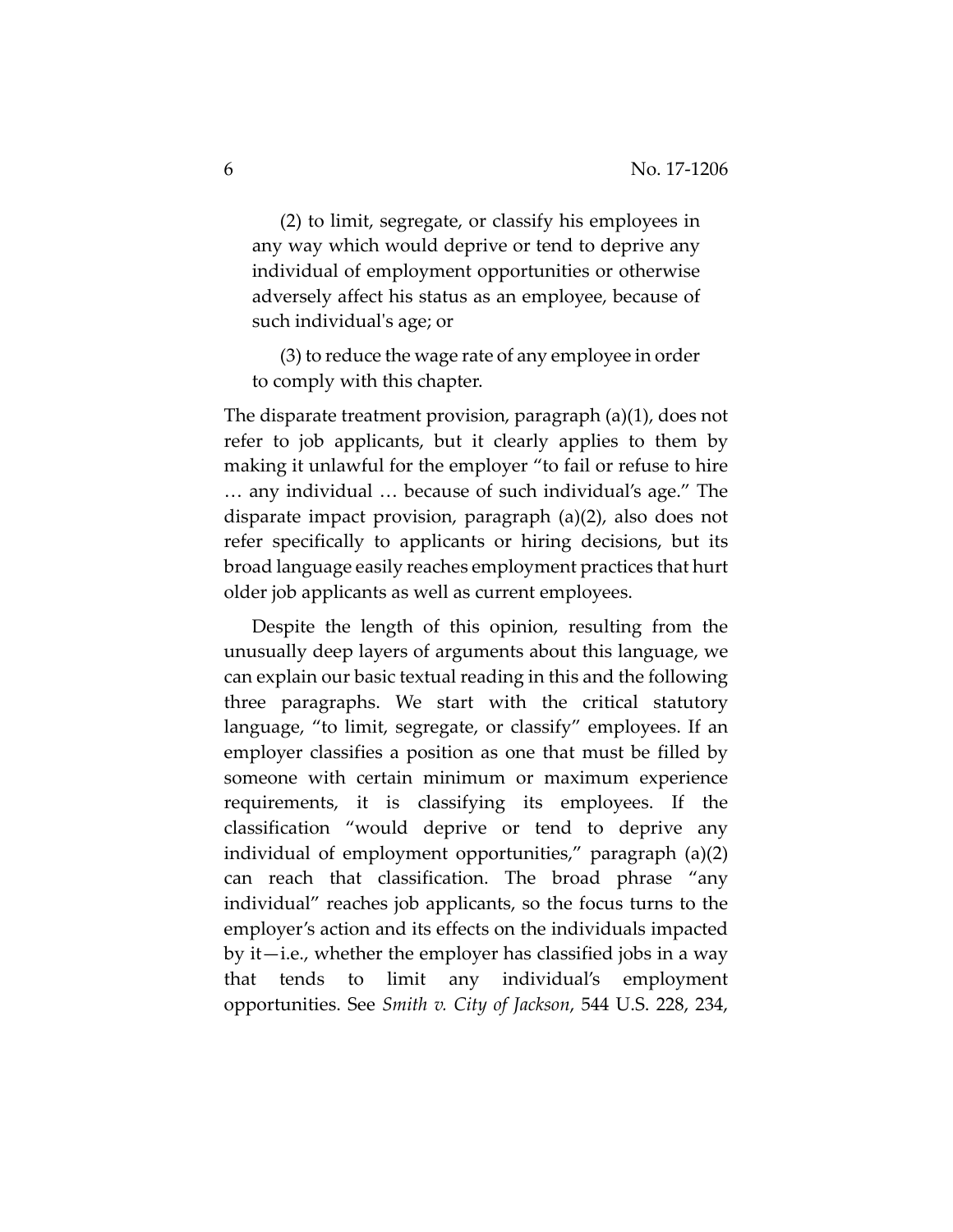235–38 (2005) (plurality) (explaining that this "text focuses on the *effects* of the action" and not the employer's motive); *id.* at 243 (Scalia, J., concurring).1

To oppose this conclusion, the defendant emphasizes the phrase "or otherwise adversely affect his status as an employee."  $\S 623(a)(2)$ . The antecedent of "his" is "any individual," and "otherwise adversely affect" is broader than "deprive or tend to deprive any individual of employment opportunities." If "any individual" is not already employed by the employer in question, reasons the defendant, the individual does not yet have "status as an employee" and so is not protected from policies or practices that have disparate impacts because of age. The defendant thus concludes that a person's status as an employee cannot be affected unless the person is *already* an employee, so paragraph (a)(2) implicitly limits its protections from disparate impacts to people who already possess "status as an employee" with the defendant‐ employer.

Looking only at the language of paragraph (a)(2) in isolation, the defense argument has some plausibility, but we reject it for several reasons we explain in detail below. At the most basic textual level, there are two fundamental problems. First, the defense argument assumes that "status as an employee" limits the already broad phrase, "deprive or tend to deprive any individual of employment opportunities." It is not self-evident—as a matter of plain meaning—that the last

<sup>1</sup> Justice Scalia joined Parts I, II, and IV of the *Smith* opinion by Justice Stevens, saying that he also agreed with the plurality's reasoning in Part III. 544 U.S. at 243. We therefore treat all parts of the *Smith* opinion by Justice Stevens as authoritative without repeatedly citing Justice Scalia's concurrence.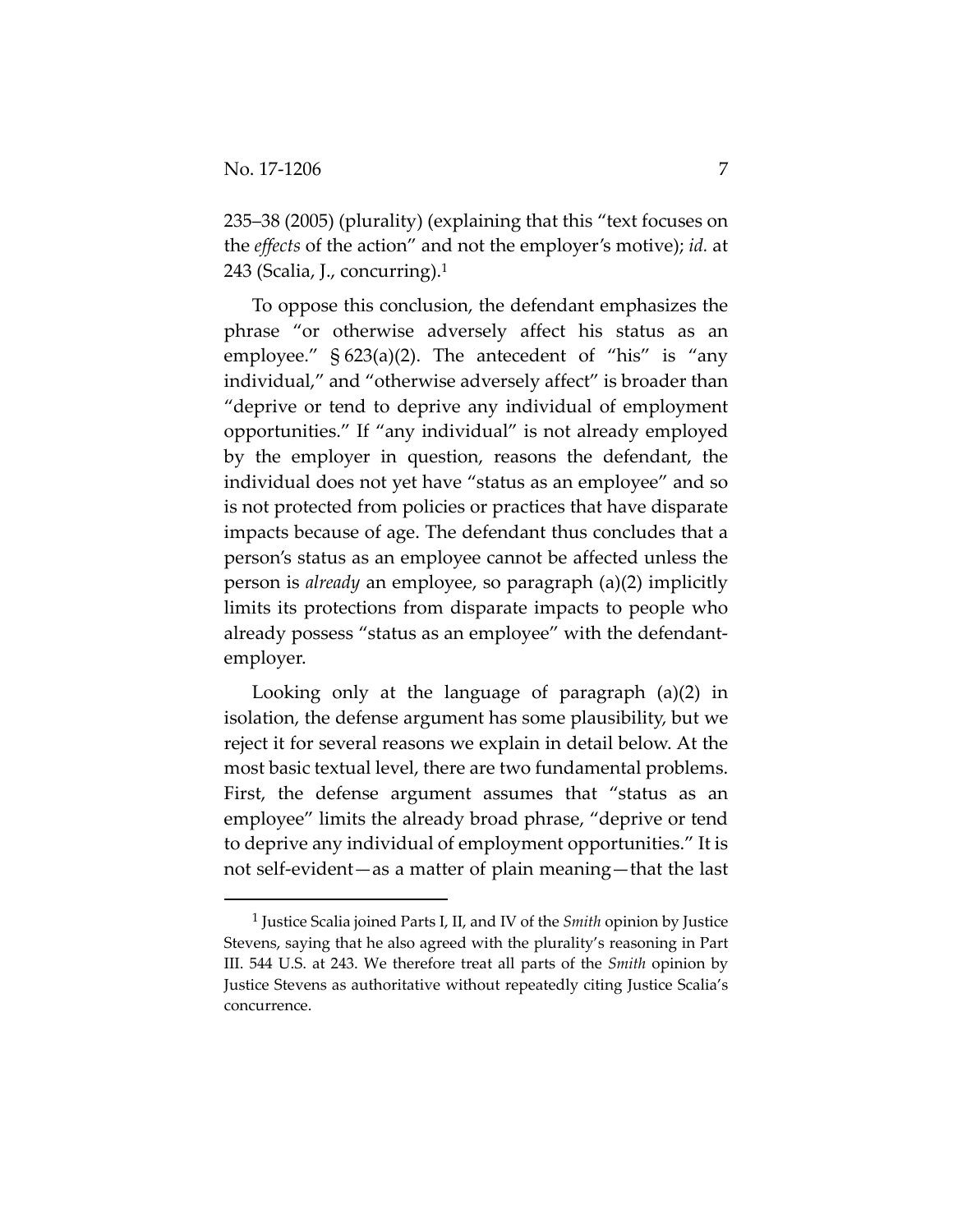"status" phrase *must* be read as a limitation. Alist culminating in an "or otherwise" term could instead direct the reader to consider the last phrase alternatively, "in addition to" what came before. For example, an employer could violate the ADEA by adversely affecting the status of its employees (e.g., by unreasonably giving bigger raises to junior employees, as alleged in *Smith*, 544 U.S. at 231) without depriving an individual of employment opportunities, i.e., better jobs and promotions. In this sense, paragraph (a)(2) "enumerates various factual means of committing a single element" imposing employment policies that have disparate impacts on older workers. See *Mathis v. United States*, 136 S. Ct. 2243, 2249 (2016) (discussing various ways to write an "alternatively phrased law").

Second, even if "status as an employee" must be affected to state a claim under (a)(2), the defense argument depends entirely on the notion that "status as an employee" is not affected when a person is denied the opportunity to become an employee in the first place. That limiting assumption is clever, but we believe it is incorrect. Deciding whether a person becomes an employee or not has the most dramatic possible effect on "status as an employee." Courts often speak of "denying status" of one sort or another.2 And the word

<sup>2</sup> Judge Martin's dissent in *Villarreal v. R.J. Reynolds Tobacco Co.*, 839 F.3d 958 (11th Cir. 2016) (en banc), collected several examples. 839 F.3d at 983 & n.2, citing *Howard Delivery Serv., Inc. v. Zurich Am. Ins. Co*., 547 U.S. 651, 656 (2006) (bankruptcy claimant could be "denied priority status"); *Chandris, Inc. v. Latsis*, 515 U.S. 347, 372 (1995) (maritime worker could "be denied seaman status"); *McNary v. Haitian Refugee Ctr., Inc*., 498 U.S. 479, 496 (1991) (person trying to do seasonal work could be "denied [special agricultural worker] status"); *Clark v. Gabriel*, 393 U.S. 256, 264 (1968) (draft registrant could be "denied [conscientious objector] status").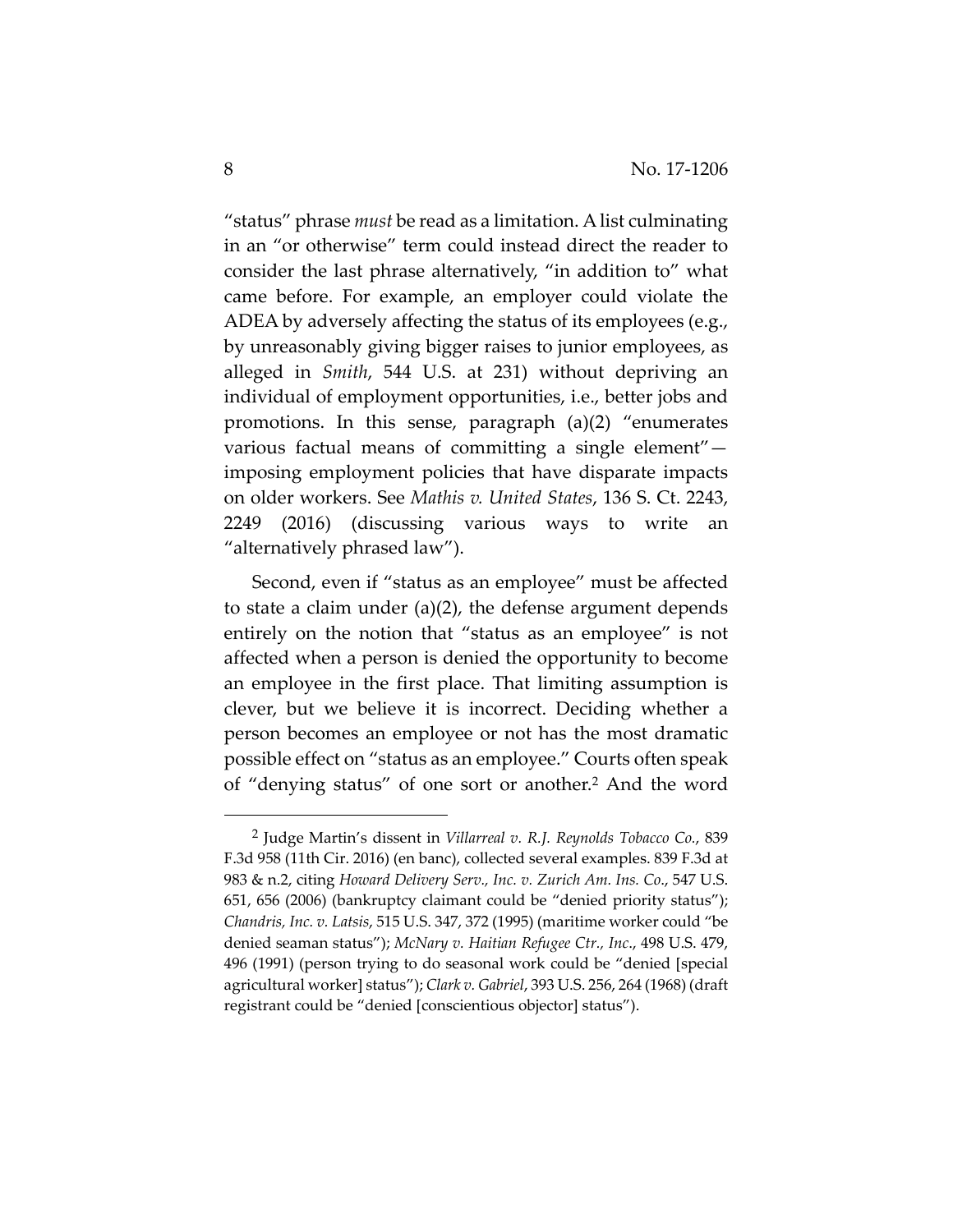"status" is not necessarily limited to status as of any particular moment. See Pub. L. No. 82‐248, § 1, 65 Stat. 710 (1951), codified at 1 U.S.C. § 1 (Dictionary Act providing that unless the context indicates otherwise, "words used in the present tense include the future as well as the present"). Thus, if Congress really meant to outlaw employment practices that tend to deprive older workers of employment opportunities, which it did, *but at the same time deliberately chose to leave a wide array of discriminatory hiring practices untouched*, its use of the phrase "status as an employee" would have been a remarkably indirect and even backhanded way to express that meaning.

Looking beyond the text of paragraph (a)(2) at the larger context of the ADEA as a whole, as well as the Supreme Court's interpretation of identical language in Title VII of the Civil Rights Act of 1964 in *Griggs v. Duke Power Co.*, 401 U.S. 424, 430–31 (1971) (disparate impact provision applies to both job‐seekers and employees seeking promotions)**,** we reject the

We have also used this phrasing in a variety of contexts. *Bell v. Kay*, 847 F.3d 866, 868 (7th Cir. 2017) (plaintiff objected to "the order denying him pauper status"); *McMahon v. LVNV Funding, LLC*, 807 F.3d 872, 875 (7th Cir. 2015) (observing that "the denial of class status is likely to be fatal to this litigation"); *Moranski v. General Motors Corp*., 433 F.3d 537, 538 (7th Cir. 2005) (analyzing "denial of Affinity Group status" affecting a proposed group of employees); *Hileman v. Maze*, 367 F.3d 694, 697 (7th Cir. 2004) (plaintiff alleged injury resulting "from the denial of her status" as candidate in local election); *Resser v. Comm'r of Internal Revenue*, 74 F.3d 1528, 1532 (7th Cir. 1996) (appealing "denial of 'innocent spouse' status" in Tax Court); *Williams v. Katz*, 23 F.3d 190, 191 (7th Cir. 1994) (spurned intervenor permanently "denied the status of a party" in litigation); *Lister v. Hoover*, 655 F.2d 123, 124–25 (7th Cir. 1981) (plaintiffs "who were denied resident status and the accompanying reduced tuition" at a state university).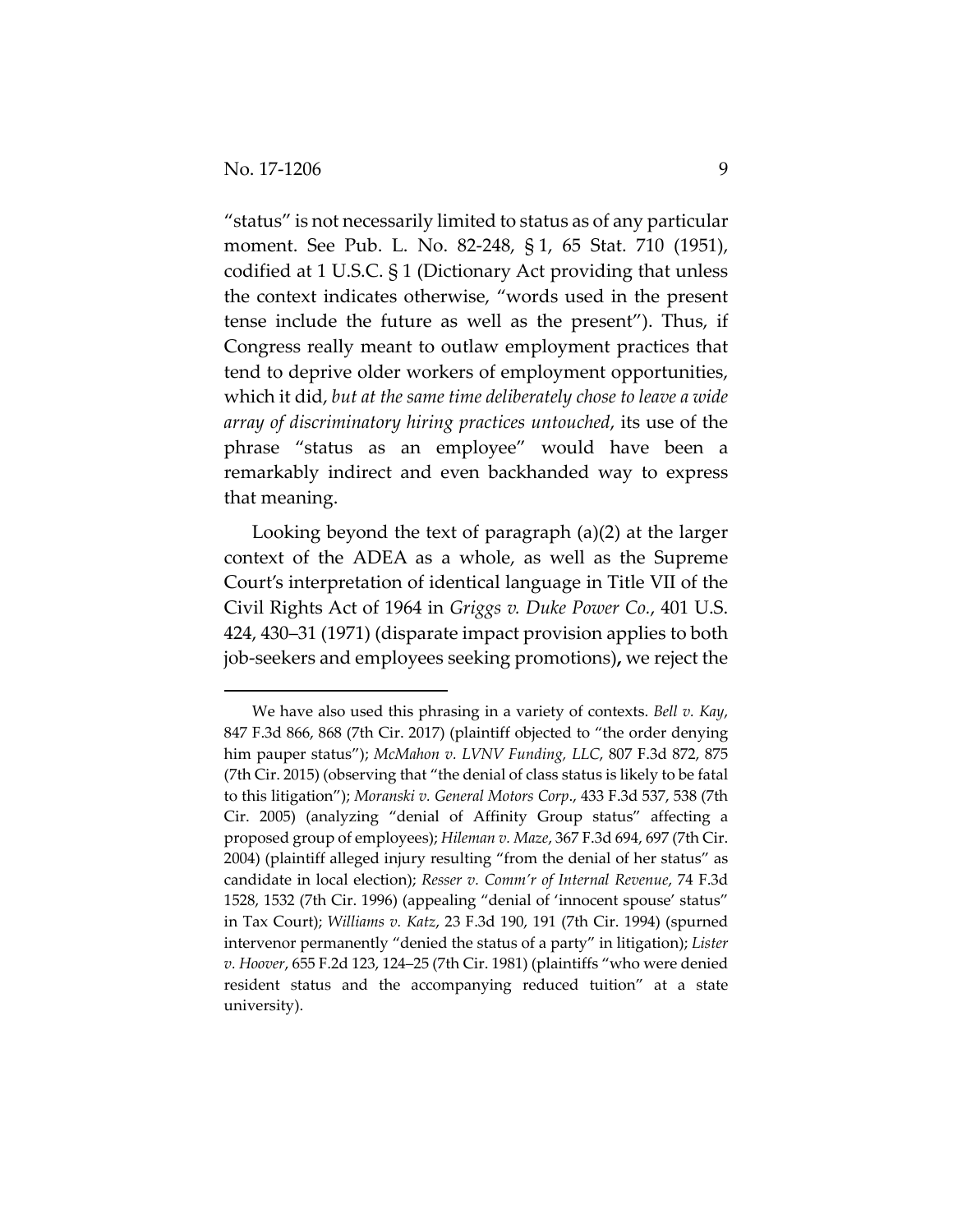defendant's unduly narrow reading of paragraph (a)(2). See *Smith*, 544 U.S. at 233–38 (applying *Griggs* to § 623(a)(2) in ADEA); *Texas Dep't of Housing and Community Affairs v. Inclusive Communities Project, Inc.*, 135 S. Ct. 2507, 2518 (2015) ("antidiscrimination laws must be construed to encompass disparate‐impact claims when their text refers to the consequences of actions and not just to the mindset of actors, and where that interpretation is consistent with statutory purpose").

The parties here and other courts addressing this problem under § 623(a)(2) have laid out an unusually large variety of textual arguments. Most are spelled out well on both sides of the debate in the several opinions in the Eleventh Circuit's *en banc* decision, *Villarreal v. R.J. Reynolds Tobacco Co.*, 839 F.3d 958 (11th Cir. 2016), where the majority concluded that outside job applicants could not bring disparate impact claims under the ADEA. See also *Rabin v. PricewaterhouseCoopers LLP*, 236 F. Supp. 3d 1126 (N.D. Calif. 2017) (agreeing with *Villarreal* dissent and denying judgment on pleadings on disparate impact claim by putative class of outside job applicants).

# 2. *Considering Consequences of the Interpretations*

In the following pages, we dive more deeply into the layers of the textual arguments offered in this appeal. Before we do, it is useful to pause to consider the practical consequences of the parties' readings of paragraph (a)(2). See, e.g., *Graham County*, 559 U.S. at 299–301 (considering practical consequences of parties' interpretations when determining better reading of statute); *Dewsnup v. Timm*, 502 U.S. 410, 416– 20 (1992) (same).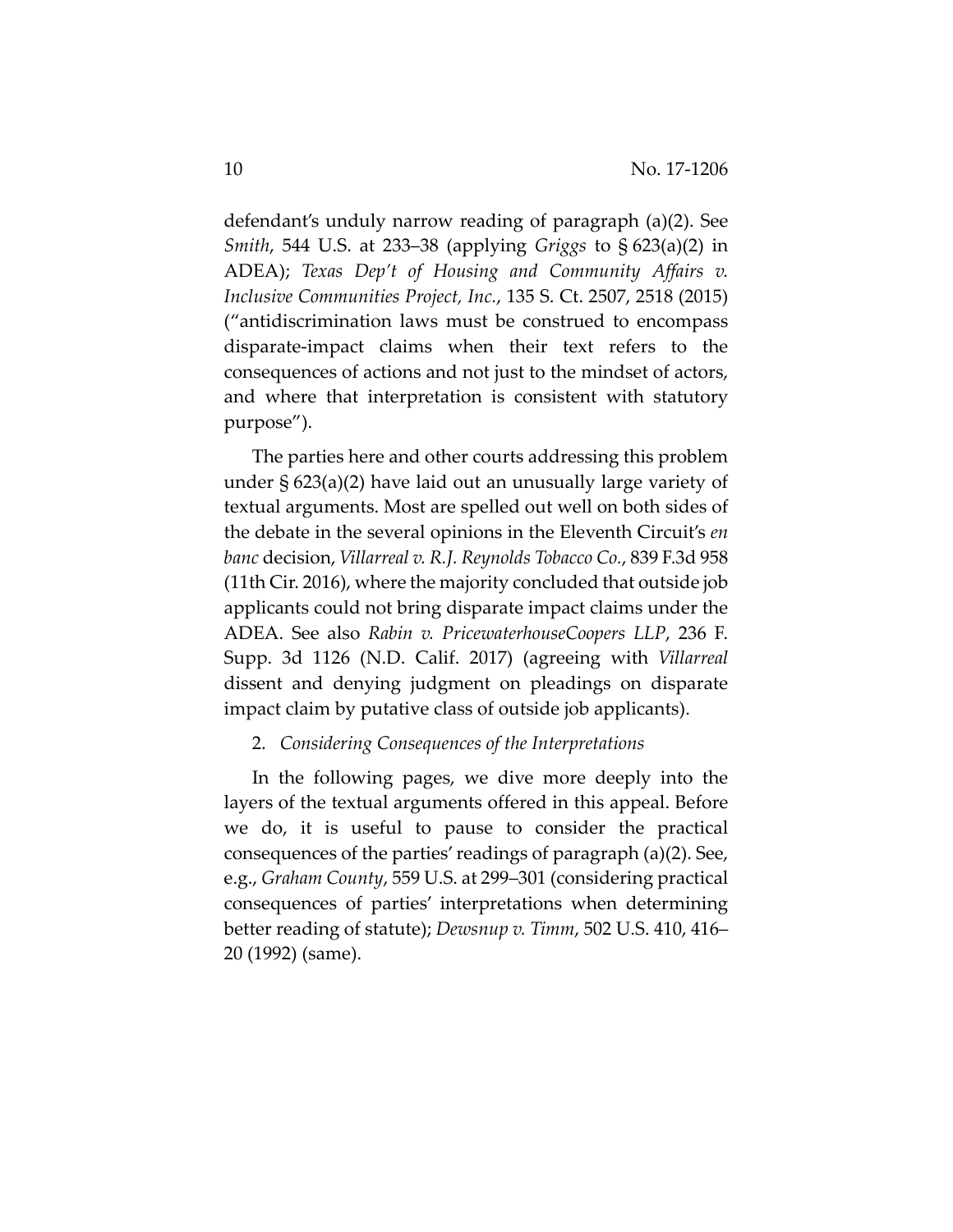Suppose the defendant is correct that paragraph (a)(2) applies only to current employees. Imagine two applicants for the defendant's senior counsel position: both are in their fifties, and both have significantly more than seven years of relevant legal experience. One is Kleber, who does not currently have a job with the defendant. The other already has a job with the defendant but wants a transfer or promotion to the senior counsel position. Both are turned down because they have more than the maximum seven years of experience. According to the defendant's interpretation of paragraph (a)(2), the internal applicant can sue for a disparate impact violation, but the external one cannot.

That result would be arbitrary and even baffling, especially under a statute with the stated purpose "to prohibit arbitrary age discrimination in employment." 29 U.S.C. § 621(b). And this view depends entirely on the assumption that the statutory phrase "otherwise adversely affect his status as an employee" cannot possibly be applied to someone who is, because of the challenged employment practice, completely denied *any* status as an employee. We doubt that when the ADEA was enacted, "a reasonable person conversant with applicable social conventions would have understood" the ADEA as drawing the line the defendant proposes here. See John F. Manning, *What Divides Textualists from Purposivists?*, 106 Colum. L. Rev. 70, 77 (2006); accord *In re Sinclair*, 870 F.2d 1340, 1342 (7th Cir. 1989).

The problems with the defendant's interpretation do not end there. If the statute actually drew this arbitrary line between inside and outside applicants, still further arbitrary line‐drawing would be needed. Suppose the applicant is currently employed by a sister subsidiary of the employer.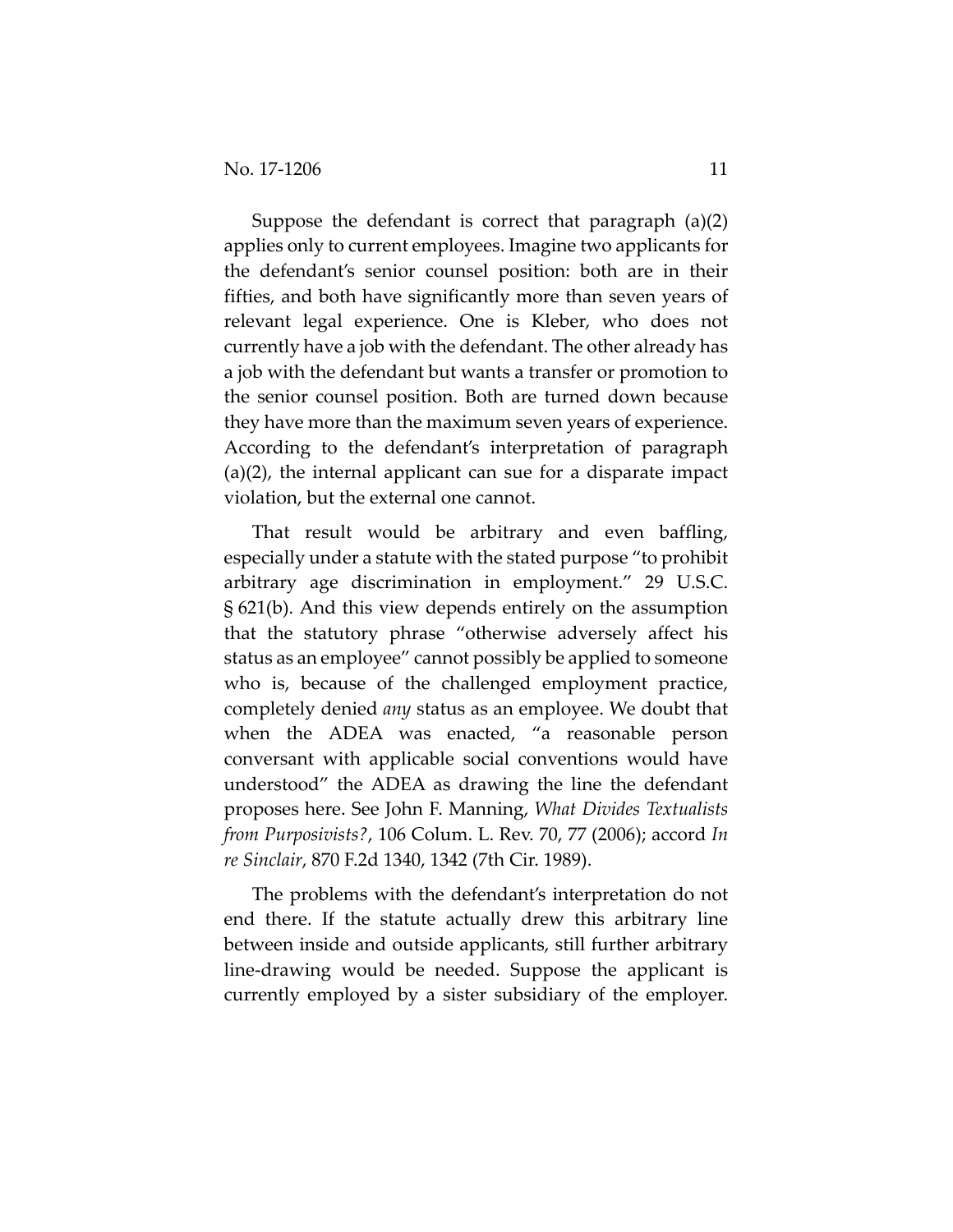Does she have "status as an employee" so that she could assert a disparate impact claim? Or suppose the applicant was recently laid off by the employer and challenges its failure to recall her. Or suppose the applicant currently has a temporary position as an independent contractor through a temporary employment agency. We see no arguable policy reason to exclude any of these applicants from the disparate impact protection of paragraph (a)(2).

The defendant and other proponents of the no-outsideapplicants interpretation of paragraph (a)(2) have not offered a reason why Congress might have chosen to allow the inside applicant but not the outside applicant to assert a disparate impact claim.3 We have tried, too, but cannot imagine a

<sup>3</sup> The *amicus* supporting the defendant does not address this inside‐v.‐ outside‐applicant problem. Instead it offers policy arguments on two different points—why Congress may have intended the ADEA's coverage to be narrower than that of Title VII, and what might happen in the business world if this court agrees with plaintiff Kleber. See App. Dkt. 19. Both points have already been addressed by the Supreme Court in *Smith*. Because the kinds of discrimination they seek to prohibit are different, the ADEA has both broader affirmative defenses and more specific disparate impact claim requirements for the plaintiff than Title VII. Together these elements mean that disparate impact claims under the ADEA must both identify a specific "test, requirement, or practice … that has an adverse impact on older workers" and, where applicable, overcome the rebuttal that the practice is "based on reasonable factors other than age." *Smith*, 544 U.S. at 241. Hiring programs that usually cater to young people (*e.g.*, those for recent college graduates) would be problematic under *Smith* only if they used specific and unreasonable practices that in the aggregate tended to have adverse impacts on applicants over 40. See also *Hodgson v. Approved Personnel Service, Inc.*, 529 F.2d 760, 766 (5th Cir. 1975) (observing that ADEA is not violated by an "advertisement directed to 'recent graduates' as part of a broad, general invitation" to apply, provided there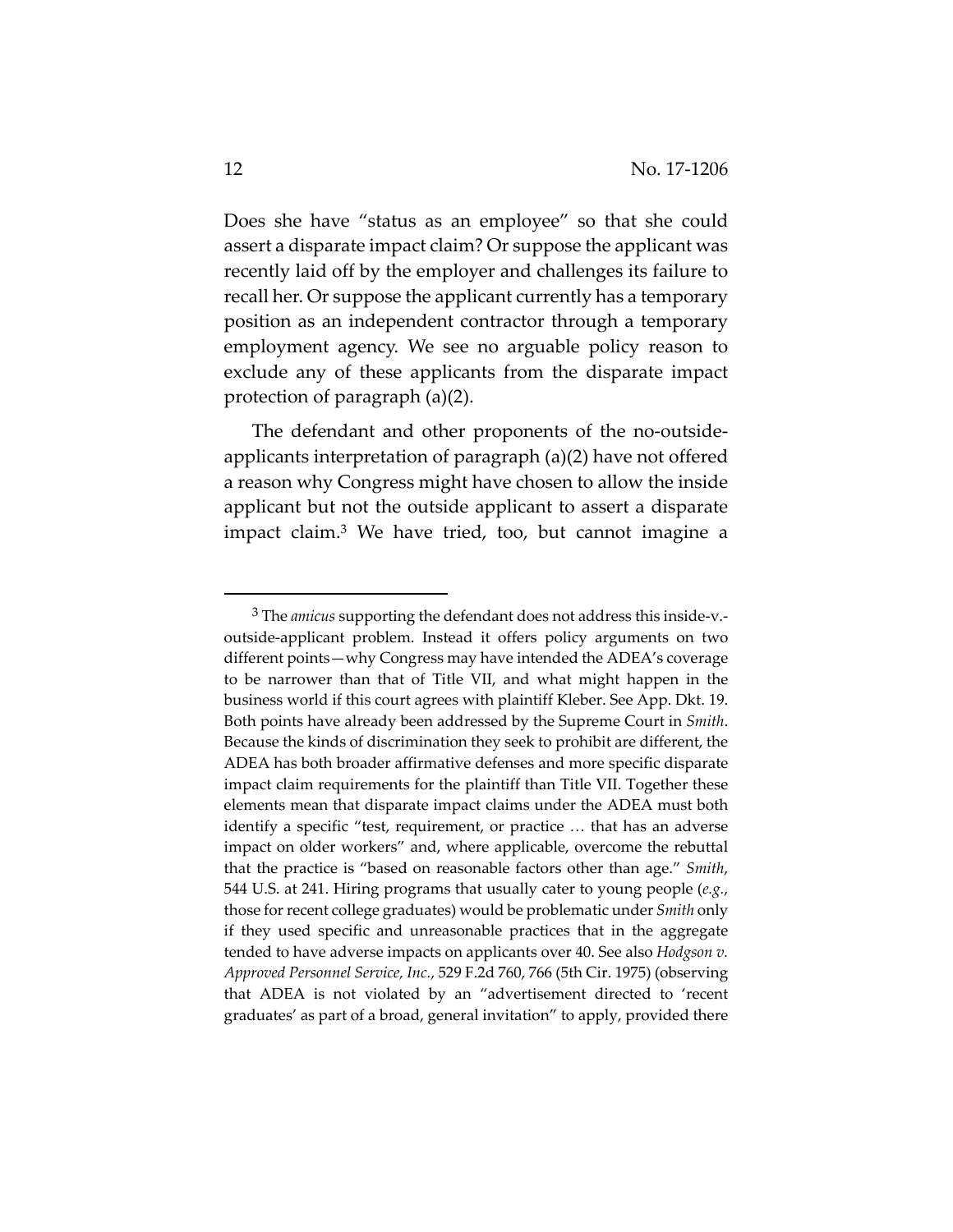plausible policy reason for drawing that arbitrary line. We recognize, of course, that Congress can and often does draw arbitrary lines when it wants to do so. When it does, we enforce those lines, absent constitutional problems. See, e.g., *Stephens v. Heckler*, 766 F.2d 284, 286 (7th Cir. 1985) (Congress can dictate outcomes even though "there is no shortage of arbitrariness in disability cases"); *First Chicago NBD Corp. v. Comm'r of Internal Revenue*, 135 F.3d 457, 460 (7th Cir. 1998) ("arbitrariness is everywhere in the tax code, so that an approach to interpretation that sought to purge the arbitrary from the code would be quixotic").

But when courts interpret statutory language that is less than crystalline, it is worth keeping in mind the practical consequences of the argued interpretations. See, e.g., *Graham County*, 559 U.S. at 283, 299–301 (False Claims Act); *Gustafson v. Alloyd Co., Inc.*, 513 U.S. 561, 564, 578 (1995) (Securities Act of 1933); see also, e.g., *Kennedy v. Chemical Waste Mgmt., Inc.*, 79 F.3d 49, 51 (7th Cir. 1996) (Americans with Disabilities Act); *Martin v. Luther*, 689 F.2d 109, 114 (7th Cir. 1982) (reaching conclusion about parole revocation "supported by common sense and an assessment of the practical consequences, which naturally guide our interpretation of legislative enactments").

# B. *Assumptions of the ADEA's Drafters*

Another important guide for understanding why the better reading of 29 U.S.C. § 623(a)(2) allows disparate impact claims by outside job applicants comes from consulting the purpose of the statute in more detail. As we explained in *In re Sinclair* with respect to the bankruptcy code, this requires

is no "implication that persons older than the normal 'recent graduate'" are disfavored).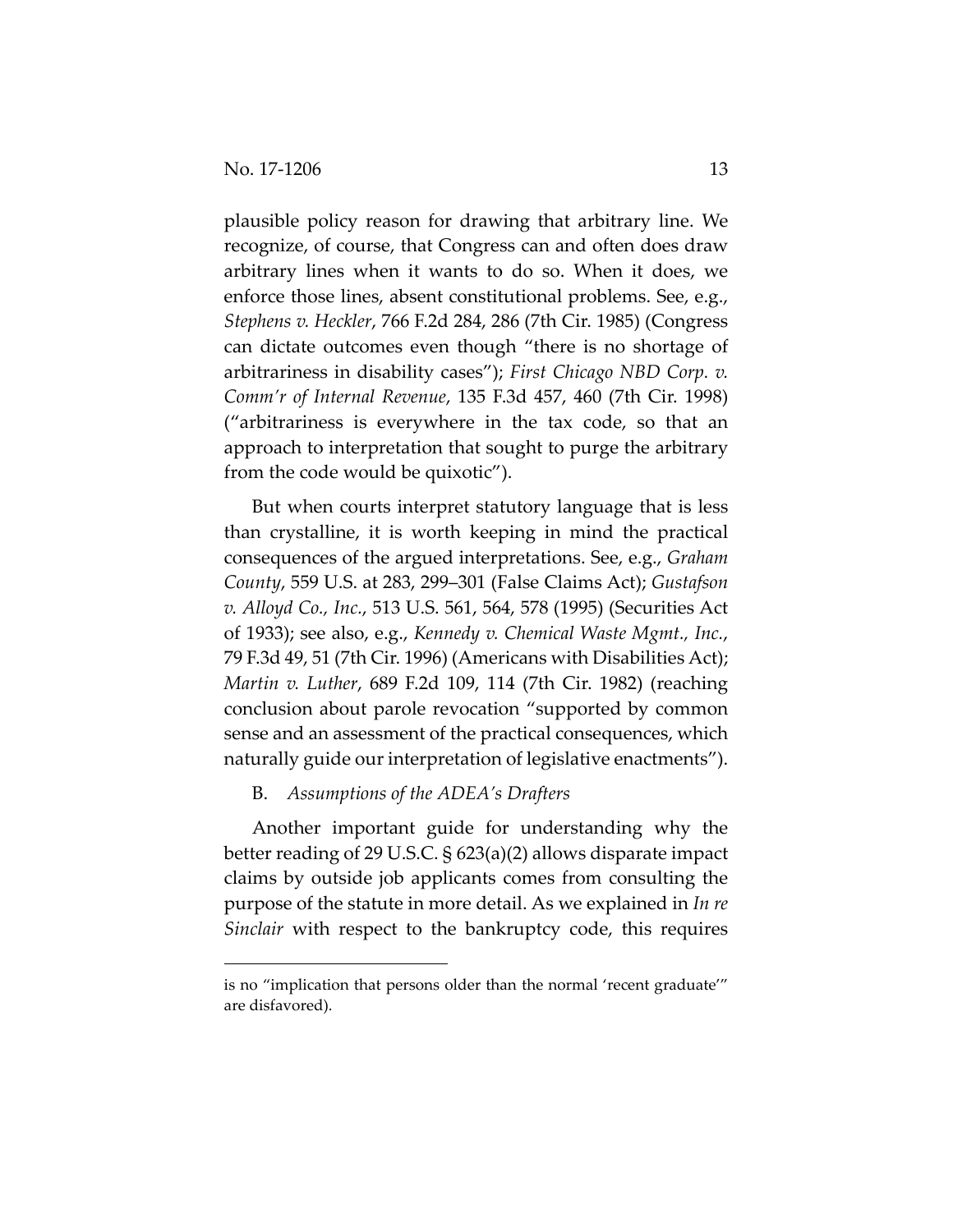looking at the circumstances surrounding the enactment at issue:

An unadorned "plain meaning" approach to interpretation supposes that words have meanings divorced from their contexts—linguistic, structural, functional, social, historical. Language is a process of communication that works only when authors and readers share a set ofrules and meanings. *In re Erickson*, 815 F.2d 1090 (7th Cir. 1987). What "clearly" means one thing to a reader unacquainted with the circumstances of the utterance—including social conventions prevailing at the time of drafting—may mean something else to a reader with a different background. Legislation speaks across the decades, during which legal institutions and linguistic conventions change. To decode words one must frequently reconstruct the legal and political culture of the drafters. Legislative history may be invaluable in revealing the setting of the enactment and the assumptions its authors entertained about how their words would be understood. It may show, too, that words with a denotation "clear" to an outsider are terms of art, with an equally "clear" but different meaning to an insider. It may show too that the words leave gaps, for short phrases cannot address all human experience; understood in context, the words may leave to the executive and judicial branches the task of adding flesh to bones.

#### 870 F.2d at 1342.

There can be no doubt that Congress enacted the ADEA to address unfair employment practices that make it harder for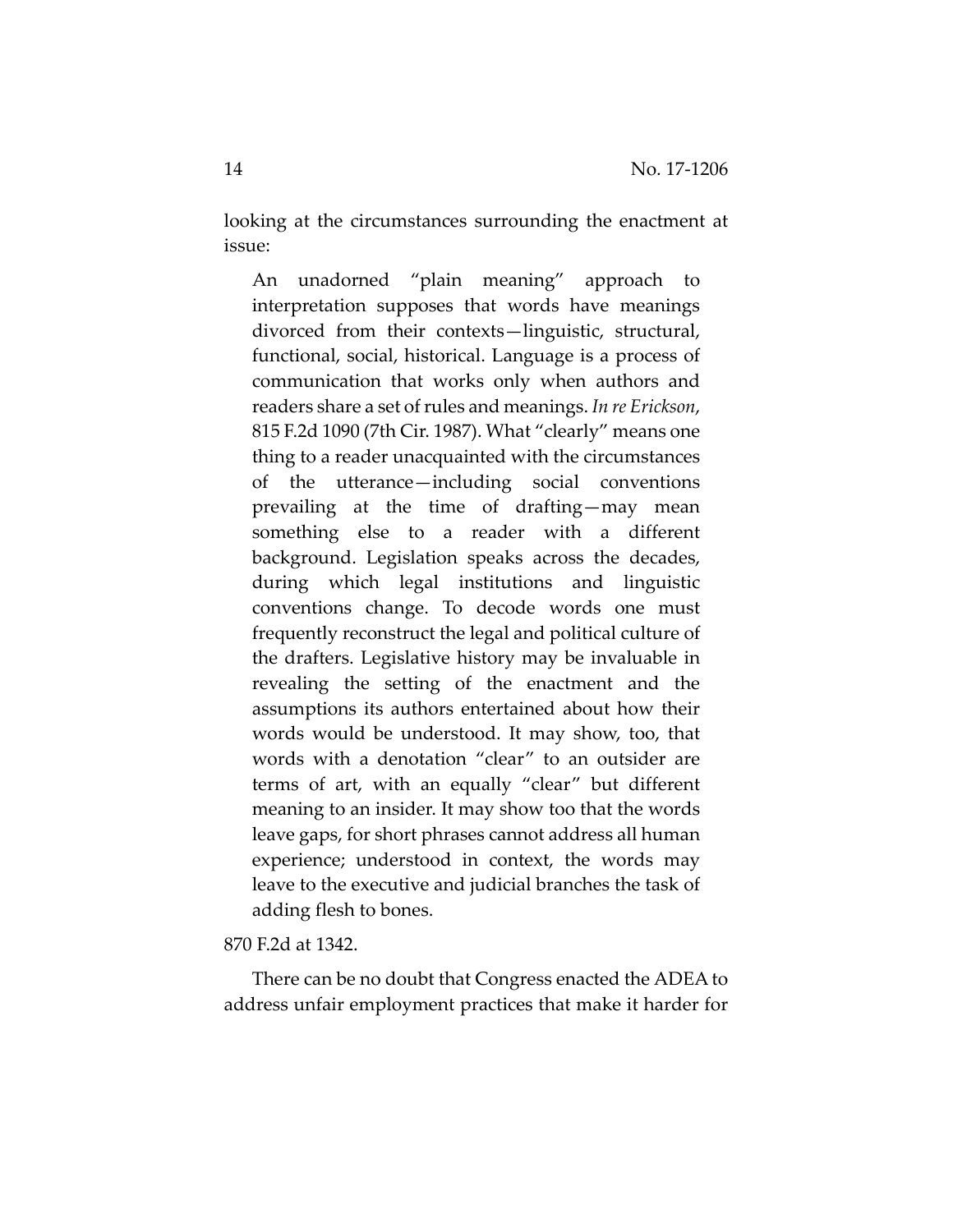older people to *find* jobs. The ADEA is now more than 50 years old. It has been amended numerous times, but the disparate impact language we address here has not changed since the initial enactment in 1967. See Pub. L. 90‐202, § 4(a)(2), 81 Stat. 603 (1967).

We know from the text of the ADEA itself that Congress set out to address "the incidence of unemployment, especially long‐term unemployment" among older workers. 29 U.S.C. § 621(a)(3). Congress was "especially" concerned about the difficulty older workers faced in trying to "regain employment when displaced from jobs"—in other words, when older workers were *applying for jobs*. See § 621(a)(1). Unemployment ends when a person who is not currently employed applies successfully for a job. As the ADEA provides, "it is … the purpose of this chapter to promote employment of older persons based on their ability rather than age." § 621(b). These findings do not specifically use the term "job applicants," but we know from the reference to "regain employment" and from the 1965 Department of Labor report that was the catalyst for the ADEA—known as the Wirtz Report—that Congress had job applicants very much in mind.

In 1964, Congress ordered the Department of Labor to recommend "legislation to prevent arbitrary discrimination in employment because of age." The result was the Wirtz Report. U.S. Department of Labor, The Older American Worker: Age Discrimination in Employment 1 (1965), reprinted in *Employment Problems of Older Workers: Hearings on H.R. 10634 and Similar Bills Before the Select Subcomm. on Labor of the H. Comm. on Educ. and Labor*, 89th Cong. 201–387 (1966). The Supreme Court has repeatedly treated the Wirtz Report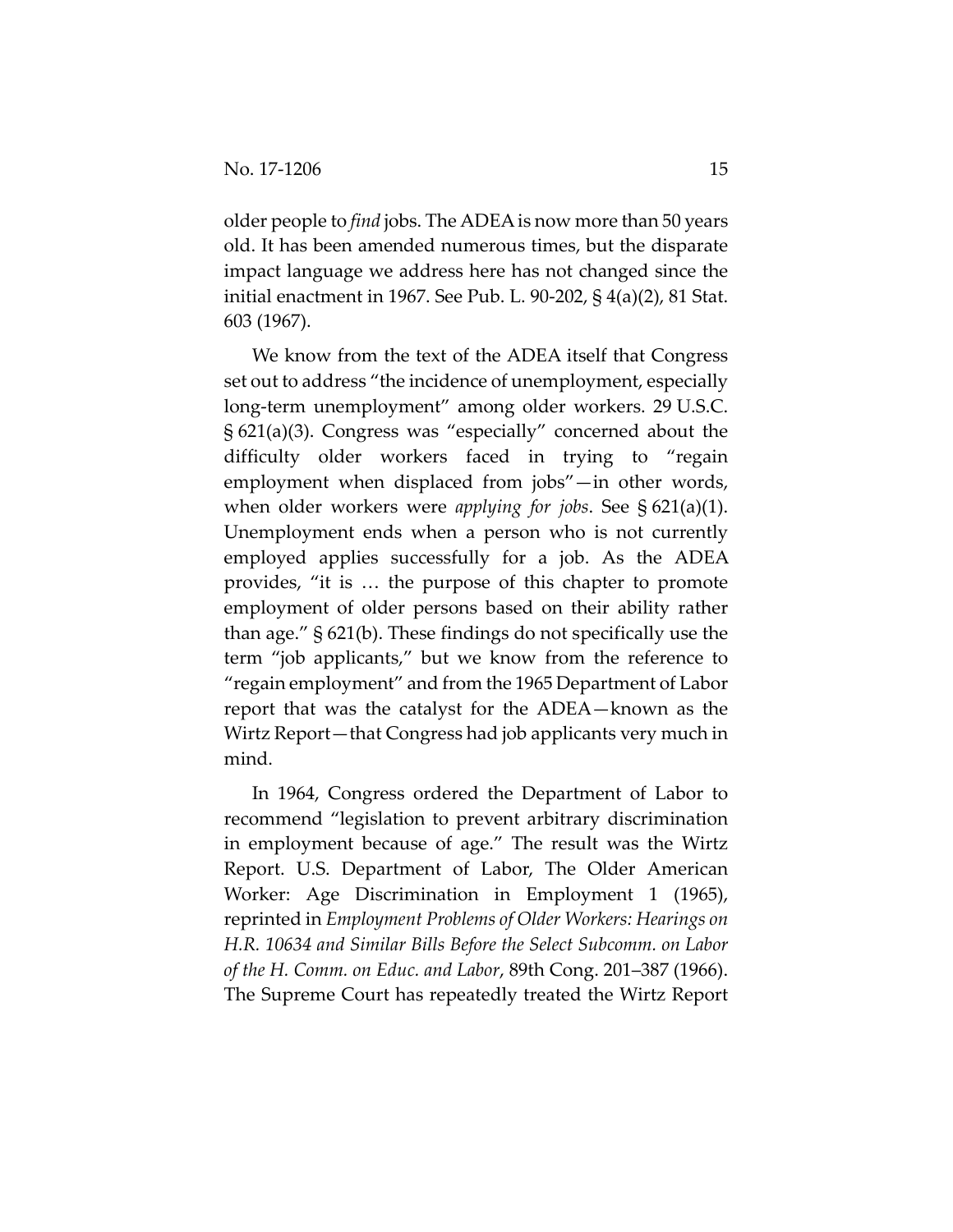as an authoritative guide in interpreting the ADEA. See *Smith v. City of Jackson*, 544 U.S. 228, 238 (2005) ("we think the history of the enactment of the ADEA, with particular reference to the Wirtz Report, supports the pre‐*Hazen Paper* consensus concerning disparate‐impact liability"); *General Dynamics Land Systems, Inc. v. Cline*, 540 U.S. 581, 587, 590 (2004); *EEOC v. Wyoming*, 460 U.S. 226, 230–32 (1983), abrogated in part on other grounds, *Garcia v. San Antonio Metro. Transit Auth.*, 469 U.S. 528 (1985).

The Wirtz Report sought to explain the role of age and age discrimination "as a factor in the unemployment of older workers." Wirtz Report at 3. This discrimination, the report found, was not necessarily the result of "any employer malice, or unthinking majority, but from the ruthless play of wholly impersonal forces," i.e., the interaction between technological progress and stereotypes and assumptions about older workers. *Id.*

Those stereotypes and assumptions, the department found, led to "hiring practices that take the form of specific age limits applied to older workers as a group." *Id.* at 5. Age limits for job applicants were so prevalent in the 1960s that "[a]lmost three out of every five employers" surveyed had an age limit for "new hires which they apply without consideration of an applicant's other qualifications." *Id.* at 6. The Wirtz Report found that a "significant proportion of the age limitations presently in effect ... have been established without any determination of their actual relevance to job requirements, and are defended on grounds apparently different from their actual explanation." *Id.* at 7. These limits caused a significant number of older workers to find themselves among the long‐term unemployed, unable but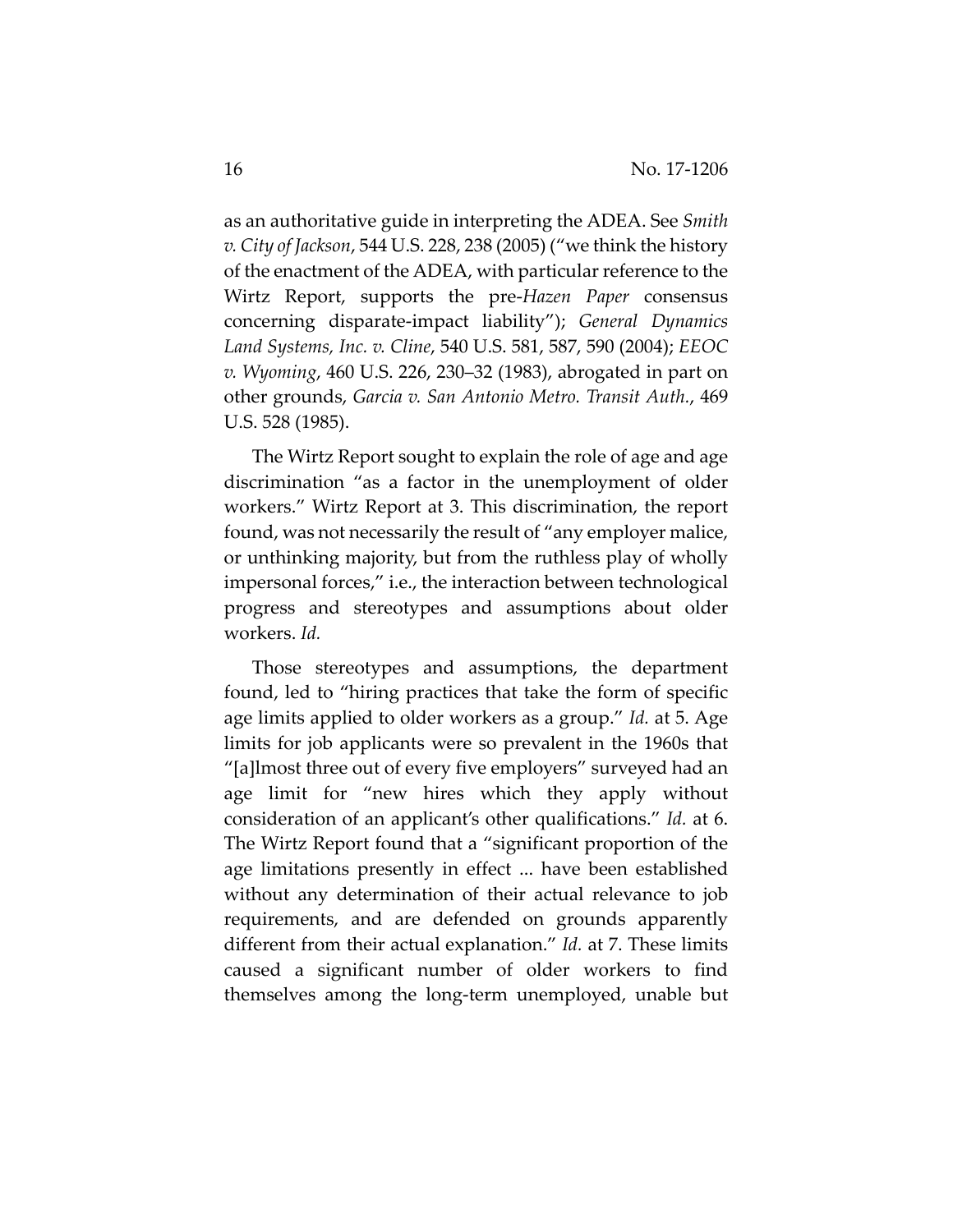still wanting to provide for a life and standard of living above the subsistence floor of public assistance programs:

There is, in this connection, no harsher verdict in most men's lives than someone else's judgment that they are no longer worth their keep. It is then, when the answer at the hiring gate is "You're too old," that a man turns away, in [a] poet's phrase, finding "nothing to look backward to with pride, nothing to look forward to with hope."

*Id.* at 1. This discrimination added, in the report's estimation, hundreds of millions of dollars in public expense due to unemployment insurance payments that may not have been necessary. See *id.* at 18.

The Wirtz Report also addressed earlier voluntary efforts like "studies, information and general education" campaigns directed at ending the "persistent and widespread use of age limits in hiring." *Id.* at 21. The "possibility of new *nonstatutory* means of dealing with such arbitrary discrimination has been explored," the report declared, and as of the time of the report, "[t]hat area is barren." *Id.* Some states had moved ahead and enacted "statutes prohibiting discrimination in employment on the basis of age," and their success suggested the primary solution—for the federal government to adopt "a national policy with respect to hiring on the basis of ability rather than age" that would not be subsumed into other anti‐ discrimination efforts. *Id.* at 21–22; see also *General Dynamics*, 540 U.S. at 587 (explaining that arbitrary employment distinctions "including … age ceilings on hiring" helped inspire the "call for a federal legislative remedy"). That national policy was, of course, adopted in the ADEA. The Wirtz Report and the ADEA are as much about the unfairness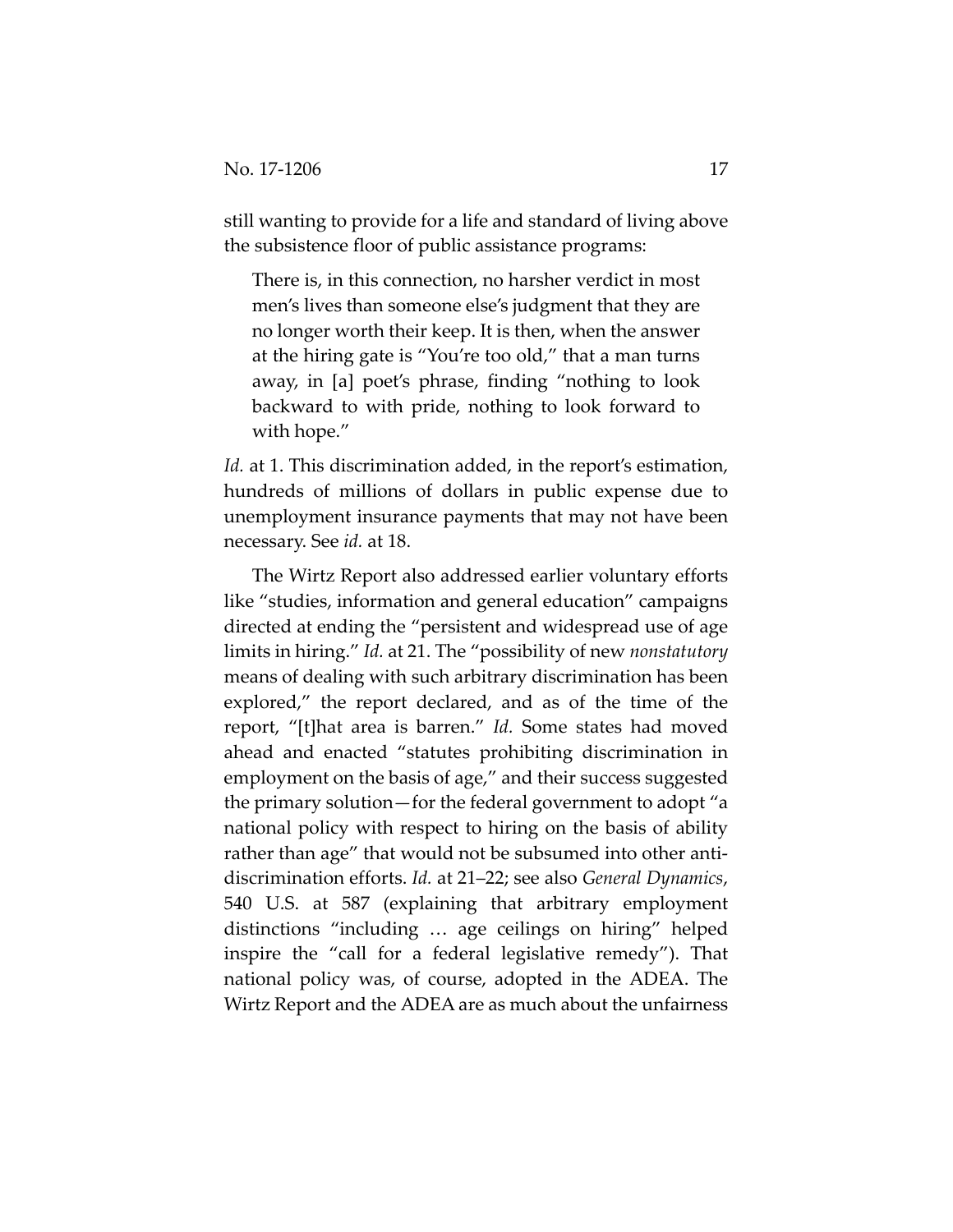of the *hiring* market for unemployed older workers as about anything else.

To adopt the defendant's reading of paragraph (a)(2), we would have to find that the ADEA's protection of the "employment opportunities" of "any individual" prohibits employment practices with disparate impacts in firing, promoting, paying, or managing older workers, *but not in hiring them*. Congress, as shown by both the Wirtz Report itself and later interpretations of it, was indisputably concerned about all of these forms of discrimination. Wirtz Report at 21–22; see also *Employment of Older Workers*, 111 Cong. Rec. 15518, 15518–19 (1965) (describing Wirtz Report as urging "a clear, unequivocal national policy against hiring that discriminates against older workers" and referring to "job openings," and "applicants over 45"); *EEOC v. Wyoming*, 460 U.S. at 231 (observing that Wirtz Report concluded "arbitrary age discrimination was profoundly harmful … [because] it deprived the national economy of the productive labor of millions … [and] substantially increased costs in unemployment insurance and federal Social Security benefits" for older workers who could not land a job).

These signals from the Wirtz Report help reveal the assumptions that the ADEA's "authors entertained about how their words would be understood." *Sinclair*, 870 F.2d at 1342. A central goal—arguably *the* most central goal—of the statute was to prevent age discrimination *in hiring.* And Congress and the Wirtz Report made clear that the problem stemmed not just from explicit bias against older workers (i.e., disparate treatment), but also from "[a]ny formal employment standard" neutral on its face yet with adverse effects on otherwise qualified older applicants. Wirtz Report at 3; see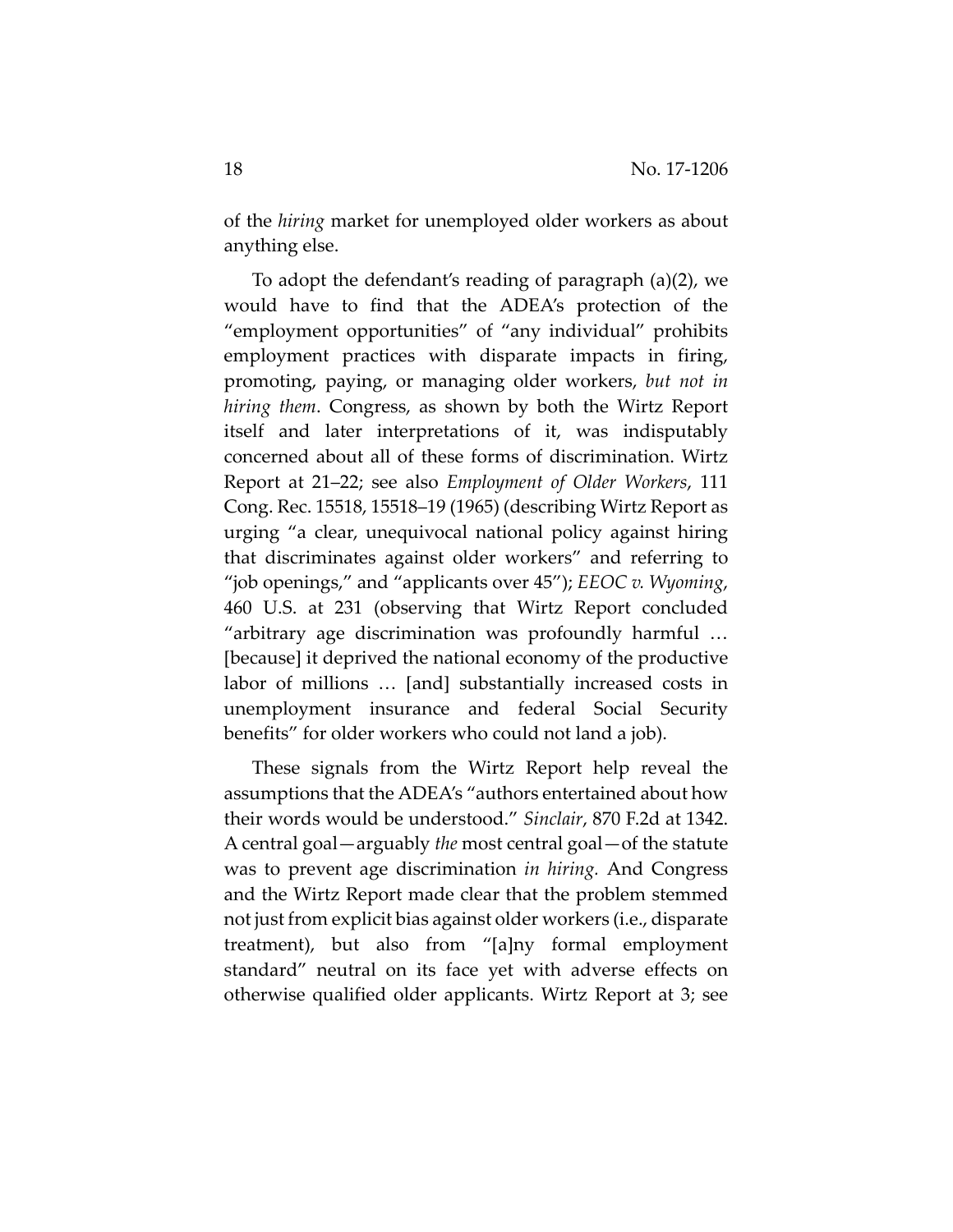also *Smith*, 544 U.S. at 235 n.5. Those neutral standards and other thoughtless (or even well‐intentioned) employment policies and practices can be addressed only with a disparate impact theory under § 623(a)(2). In fact, the Wirtz Report singled out seniority systems and employer policies of promoting‐from‐within as well‐intentioned but harmful to older workers. Wirtz Report at 2, 15. And the report made clear that the older people who suffer the disparate impact from such practices are *those trying to get hired in the first place*. The report explained that despite the beneficial effects of such policies, "ironically, they sometimes have tended to push still further down the age at which employers begin asking *whether or not a prospective employee is too old to be taken on*." *Id.* at 2 (emphasis added).

Against this evidence of contemporary understandings, the defendant offers essentially nothing to support the improbable view that the Act outlawed employment practices with disparate impacts on older workers, but limited that protection to those already employed by the employer in question. To the extent  $\S 623(a)(2)$  could be considered ambiguous on the issue, the evidence of purpose weighs heavily in favor of allowing disparate impact claims by job applicants regardless of whether they come from inside or outside the company. Outside job applicants are a very large group of the ADEA's intended beneficiaries, and they are protected by the text of both its disparate treatment and disparate impact provisions.

# III. *Comparisons and Precedent Regarding the Language of § 623(a)(2)*

With that understanding of the text, the practical consequences of the parties' alternative readings of paragraph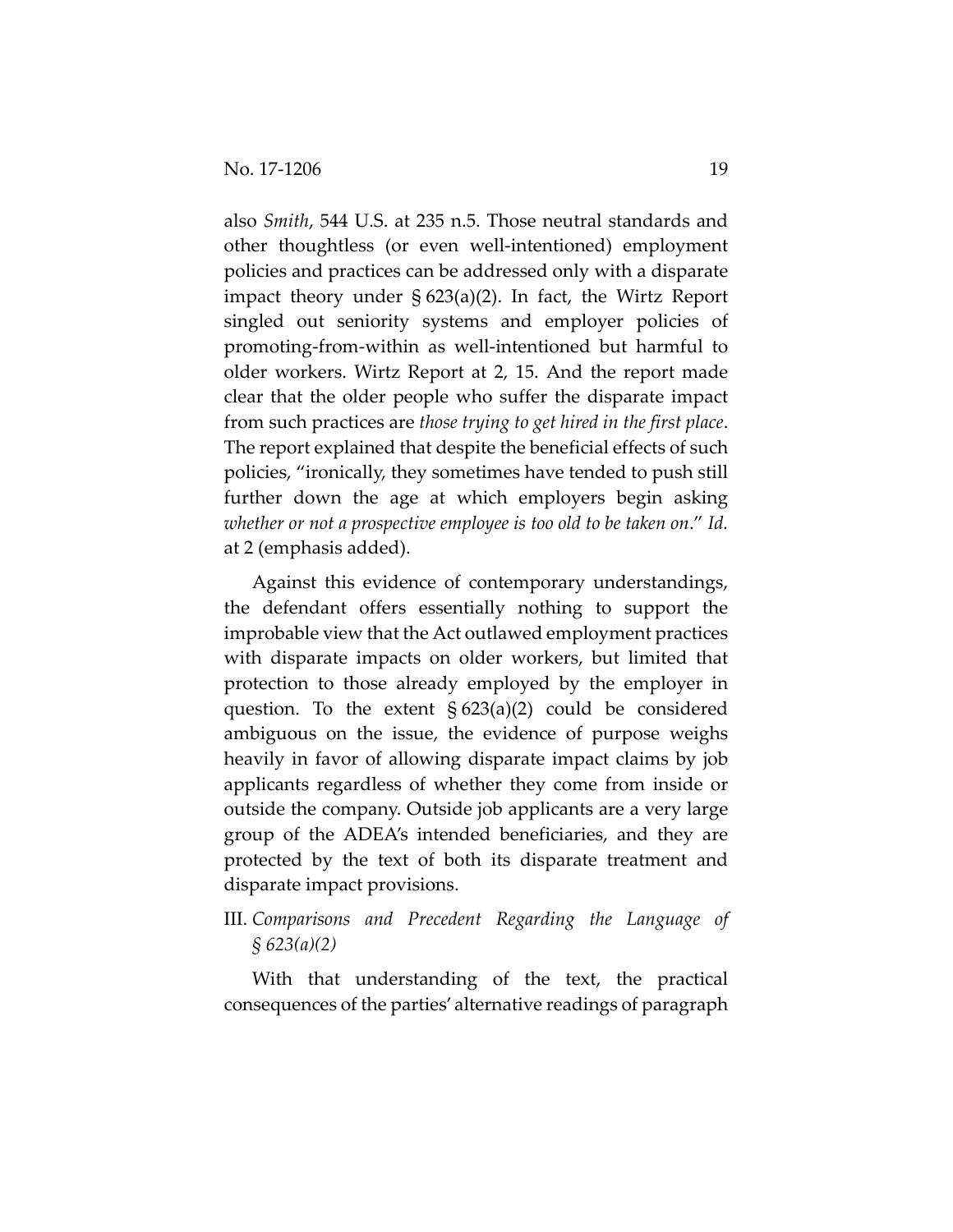(a)(2), and the report that was the catalyst for the Act, we return to paragraph (a)(2)'s language and examine it in light of related statutory provisions and past judicial interpretations. The parties draw our attention to the following circumstances. First, Title VII's parallel provision is now slightly different because it was amended in 1972 to add "or applicants for employment" after *Griggs v. Duke Power Co.*, 401 U.S. 424 (1971). Second, nearby provisions of the ADEA refer more directly to job applicants. Third, a 1994 decision of our court, since abrogated by *Smith v. City of Jackson*, 544 U.S. 228 (2005), categorically rejected disparate impact theories under the ADEA. None of these points changes our conclusion, drawn from statutory text, practical consequences, purpose, and history, that the ADEA's disparate impact provision protects both inside and outside job applicants.

# A. *The Title VII Parallel*

# 1. *Differences Between Today's Title VII and the ADEA*

Section 623(a)(2) tracks very closely a parallel provision for race, sex, religious, and national origin discrimination in Title VII of the Civil Rights Act of 1964, with one notable difference—an explicit reference to job applicants. Title VII now provides in relevant part:

It shall be an unlawful employment practice for an employer—

(1) to fail or refuse to hire or to discharge any individual, or otherwise to discriminate against any individual with respect to his compensation, terms, conditions, or privileges of employment, because of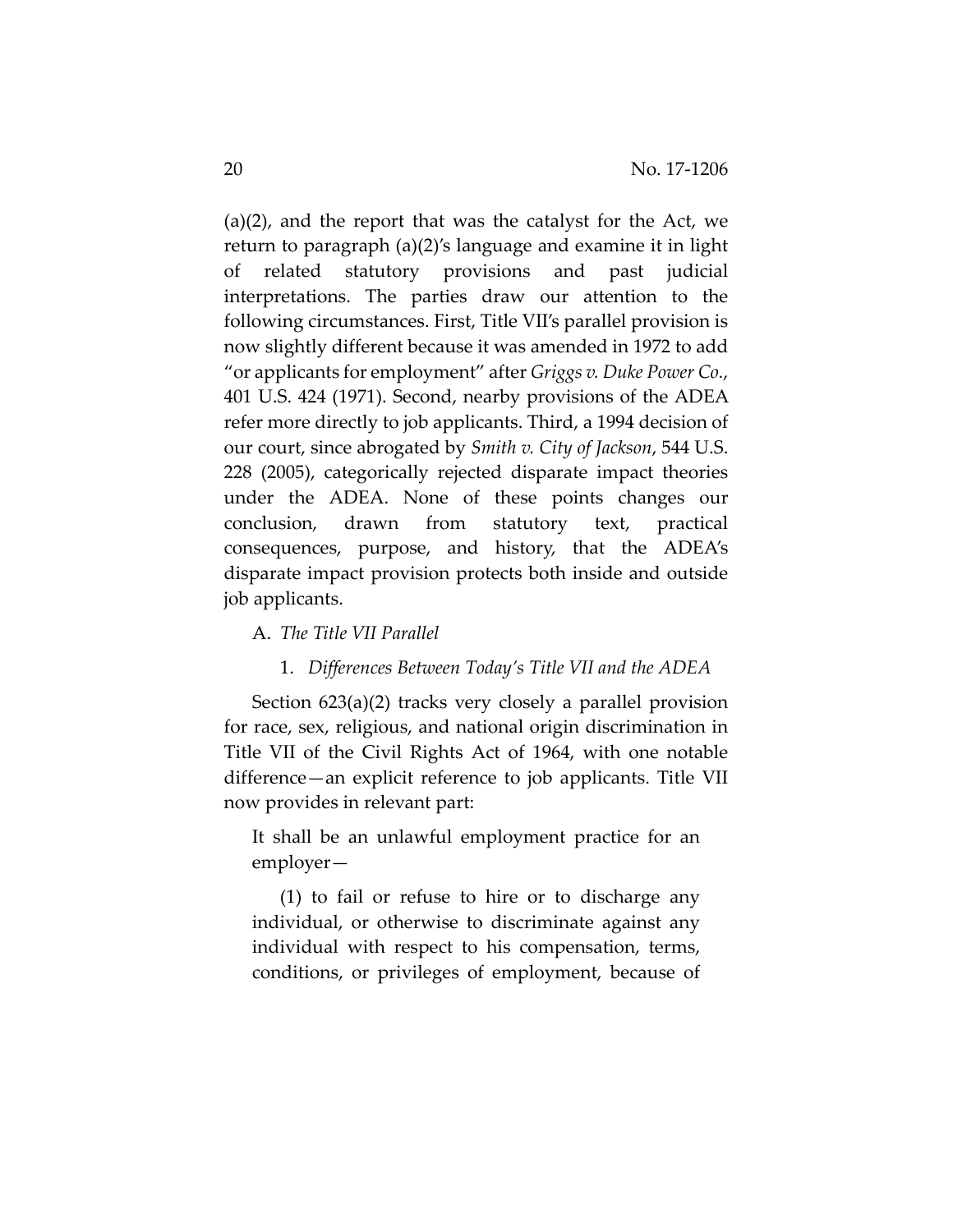such individual's race, color, religion, sex, or national origin; or

(2) to limit, segregate, or classify his employees *or applicants for employment* in any way which would deprive or tend to deprive any individual of employment opportunities or otherwise adversely affect his status as an employee, because of such individual's race, color, religion, sex, or national origin.

# 42 U.S.C. § 2000e–2(a) (emphasis added).

On the surface, it would seem easy to argue that the language difference between the disparate impact provisions in Title VII and the ADEA shows different meaning with respect to job applicants. The problem with that argument is that the "or applicants for employment" language was added to Title VII in 1972, *after* the Supreme Court decided *Griggs v. Duke Power*, 401 U.S. at 431, which recognized disparate impact claims for practices affecting both outside job applicants and employees seeking promotions and transfers. When *Griggs* was decided, the statutory language in Title VII was the same as the language we examine here—it did not include the phrase "applicants for employment." See 401 U.S. at 426 n.1, quoting original version of § 2000e–2(a). That's why *Smith* described *Griggs* as "a precedent of compelling importance" in interpreting § 623(a)(2). 544 U.S. at 234. In *Griggs*, the Supreme Court held unanimously that the disparate impact provision in Title VII applied to job applicants.

In *Griggs*, the employer required either a high school diploma or a minimum score on a general intelligence test to screen all job applicants, whether they were outside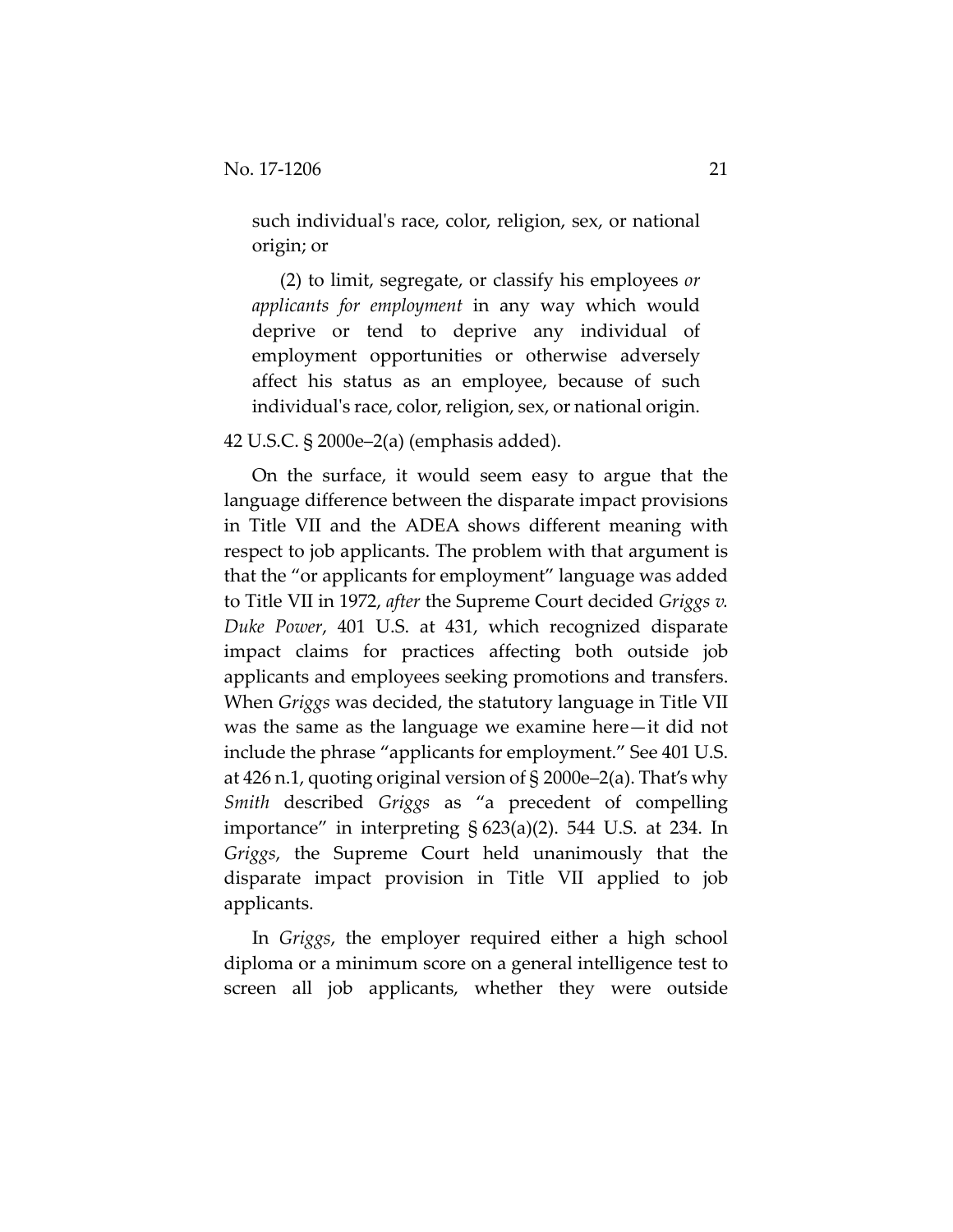applicants or current employees seeking better jobs. The Court framed the issue as whether an employer could require a high school education or passing a general intelligence test as "a condition of employment in or transfer to jobs," 401 U.S. at 426, signaling that the disparate impact provision applied to both current employees and outside job applicants. The opinion also referred to the "*hiring* and assigning of employees" and to "tests or criteria for *employment* or promotion." *Id.* at 427, 431 (emphasis added). Even more clearly, the Court wrote:

Congress has now provided that tests or criteria for employment or promotion may not provide equality of opportunity merely in the sense of the fabled offer of milk to the stork and the fox. On the contrary, Congress has now required that the posture and condition *of the job‐seeker* be taken into account. It has—to resort again to the fable—provided that the vessel in which the milk is proffered be one *all seekers* can use. The Act proscribes not only overt discrimination but also practices that are fair in form, but discriminatory in operation.

*Id.* at 431 (emphasis added). There is no sign in the *Griggs* opinion that the Court saw a relevant difference between current employees seeking a promotion or transfer and job applicants from outside the company.

#### 2. *Griggs and the 1972 Amendment to Title VII*

The conclusion in *Griggs* was not altered by the 1972 amendment to Title VII. The year after *Griggs*, Congress enacted the Equal Employment Opportunity Act of 1972. It was a major bill that strengthened the powers of the EEOC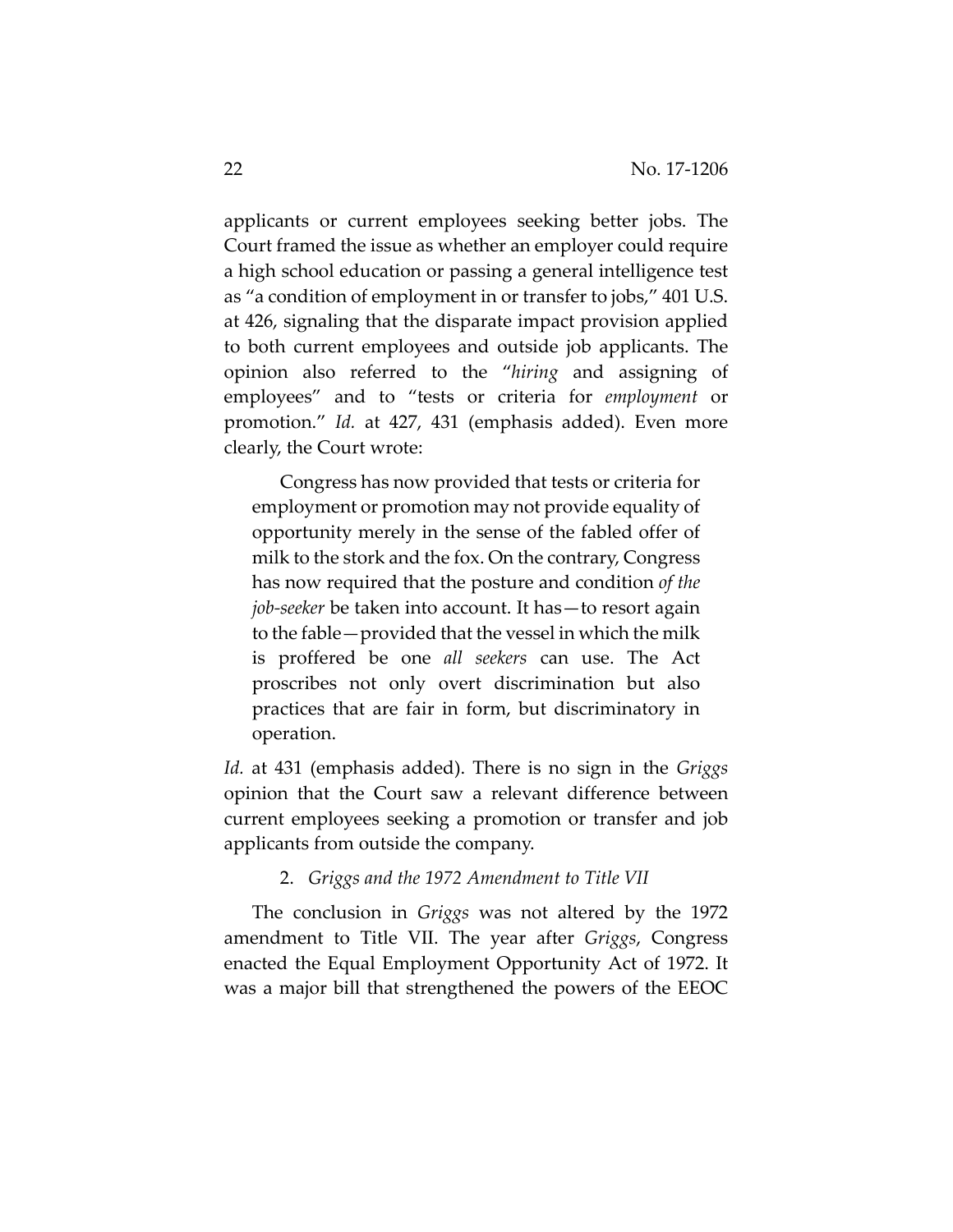and extended coverage of Title VII to state and local government employees, teachers, and federal employees. See Conf. Rep. on H.R. 1746, reprinted in 92nd Cong., 118 Cong. Rec. 7166, 7166–69 (March 6, 1972). One minor provision of the 1972 Act amended Title VII's § 2000e‐2(a)(2) to add the express reference to "applicants for employment." Pub. L. No. 92‐261, § 8(a), 86 Stat. 109 (1972). There was no indication, though, that the particular amendment was intended to change the law as spelled out in *Griggs*. In fact, the conference committee's report to the Senate explained that the addition in § 8(a) was "merely declaratory of present laws." See 118 Cong. Rec. at 7169. Congress included this subsection just to "make it clear that discrimination against applicants for employment … is an unlawful employment practice" under both clauses of Title VII's § 2000e‐2(a). 118 Cong. Rec. at 7169.4

Confirming that point, the key committee reports do not discuss § 8(a) as a significant provision. If Congress had thought it was creating new law by extending disparate impact protection from current private‐sector employees to reach all private‐sector job applicants as well, that surely would have been significant enough to mention in the

<sup>4</sup> This conference committee report to the Senate was the final report on § 8(a) of H.R. 1746, which added "or applicants for employment" to 42 U.S.C. § 2000e‐2(a)(2). See 86 Stat. 103, 109 (approved March 24, 1972). The conference report essentially repeated an earlier Senate report from the previous October that said the § 8(a) and (b) amendments would "make it clear that discrimination against applicants for employment … is an unlawful employment practice" and also that these particular amendments "would merely be declaratory of present law." S. Rep. 92– 415 at 43 (Oct. 28, 1971). That earlier Senate report mentioned *Griggs*, though only in passing in a different section about federal government employment. See *id.* at 14.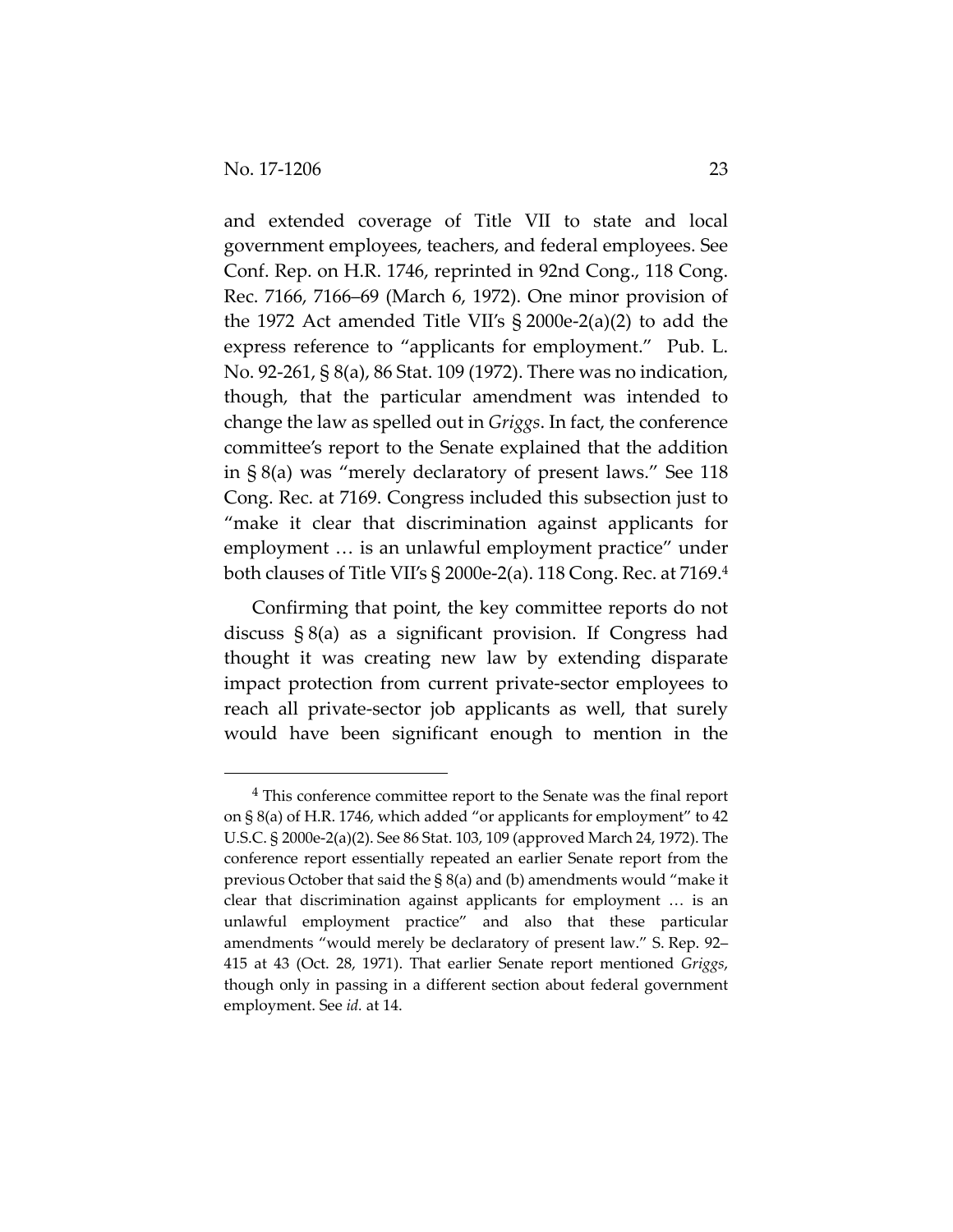committee reports. The Senate reports contained the brief "merely declaratory" description of  $\S 8(a)$  explained above. The House version of the conference committee report from a few days before contained the text of § 8(a) but provided no explanation of it. See H.R. Rep. 92–899 at 8, 19–20, reprinted in 92nd Cong., 118 Cong. Rec. 6643, 6645, 6648 (March 2, 1972). An earlier House report summarized the bill's major provisions, which were directed at different issues. H.R. Rep. 92–238 at 1, 4 (June 2, 1971), reprinted in 1972 U.S.C.C.A.N. 2137, 2137, 2140 (explaining the "basic purpose of H.R. 1746 is to grant the Equal Employment Opportunity Commission authority to issue … judicially enforceable cease and desist orders" as well as to extend protections to State and local government employees, Federal employees, and private‐ sector employees and labor union members at smaller organizations); *id*. at 8–26, reprinted at 2143–60 (summarizing these provisions). With the focus on these other issues, the language in § 8(a) was not mentioned at all in the explanation. It appears only in passing in the section‐by‐section analysis. See *id.* at 20–22, 30, reprinted at 2155–57, 2165. The explanation quotes *Griggs* at length to emphasize the importance of disparate impact protections for "the job seeker" before noting that the "provisions of the bill are fully in accord with the decision of the Court." *Id.* at 21–22, reprinted at 2156–57, quoting *Griggs*, 401 U.S. at 431.5

<sup>5</sup> In a different section, the earlier House report reached the same conclusion about *Griggs* that we reach here: it was a case "where the Court held that the use of employment tests as determinants of *an applicant's* job qualification … was in violation of Title VII if such tests work a discriminatory effect in *hiring* patterns" without a "showing of an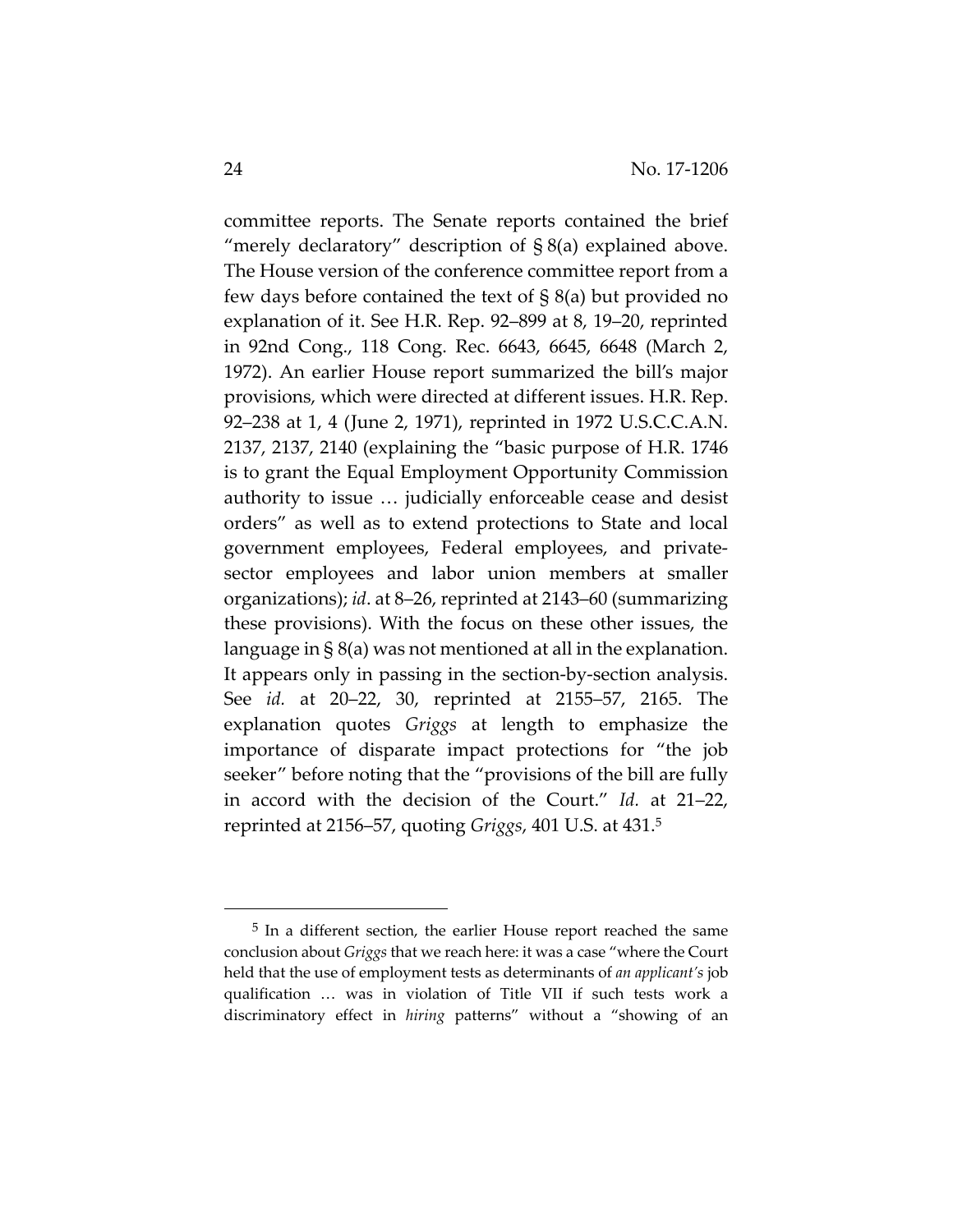As the Supreme Court has taught, Congress "does not alter the fundamental details of a regulatory scheme in vague terms or ancillary provisions—it does not, one might say, hide elephants in mouseholes." *Whitman v. American Trucking Ass'ns*, 531 U.S. 457, 468 (2001). In addition, there is no indication from the text of the 1972 Act amending Title VII that Congress intended that Act to serve in any way as a statement about the ADEA. See Pub. L. No. 92‐261, 86 Stat. 103–13 (1972).

Nevertheless, the defendant argues that we should infer from this 1972 amendment to Title VII that in clarifying existing Title VII law after *Griggs*, and consistent with it, Congress was silently endorsing a narrower interpretation of the ADEA. This negative inference is not justified. The ADEA was never mentioned in the 1972 Act itself or in the conference report describing it. The 1972 Act was the Equal Employment Opportunity Act of 1972, and it amended *only* provisions of Title VII of the 1964 Act. See *University of Texas Southwestern Medical Center v. Nassar*, 570 U.S. 338, 356 (2013) ("In light of Congress' special care in drawing so precise a statutory scheme [like Title VII], it would be improper to indulge respondent's suggestion that Congress meant to incorporate the default rules that apply only when Congress writes a broad and undifferentiated statute."); *Brown v. Gardner*, 513 U.S. 115, 121 (1994) (finding that "congressional silence" after regulatory interpretation lacked "persuasive significance" about statutory meaning), quoting *Central Bank of Denver, N.A. v. First Interstate Bank of Denver, N.A.*, 511 U.S. 164, 187 (1994).

overriding business necessity." H.R. Rep. 92–238 at 8, reprinted at 1972 U.S.C.C.A.N. at 2144 (emphasis added).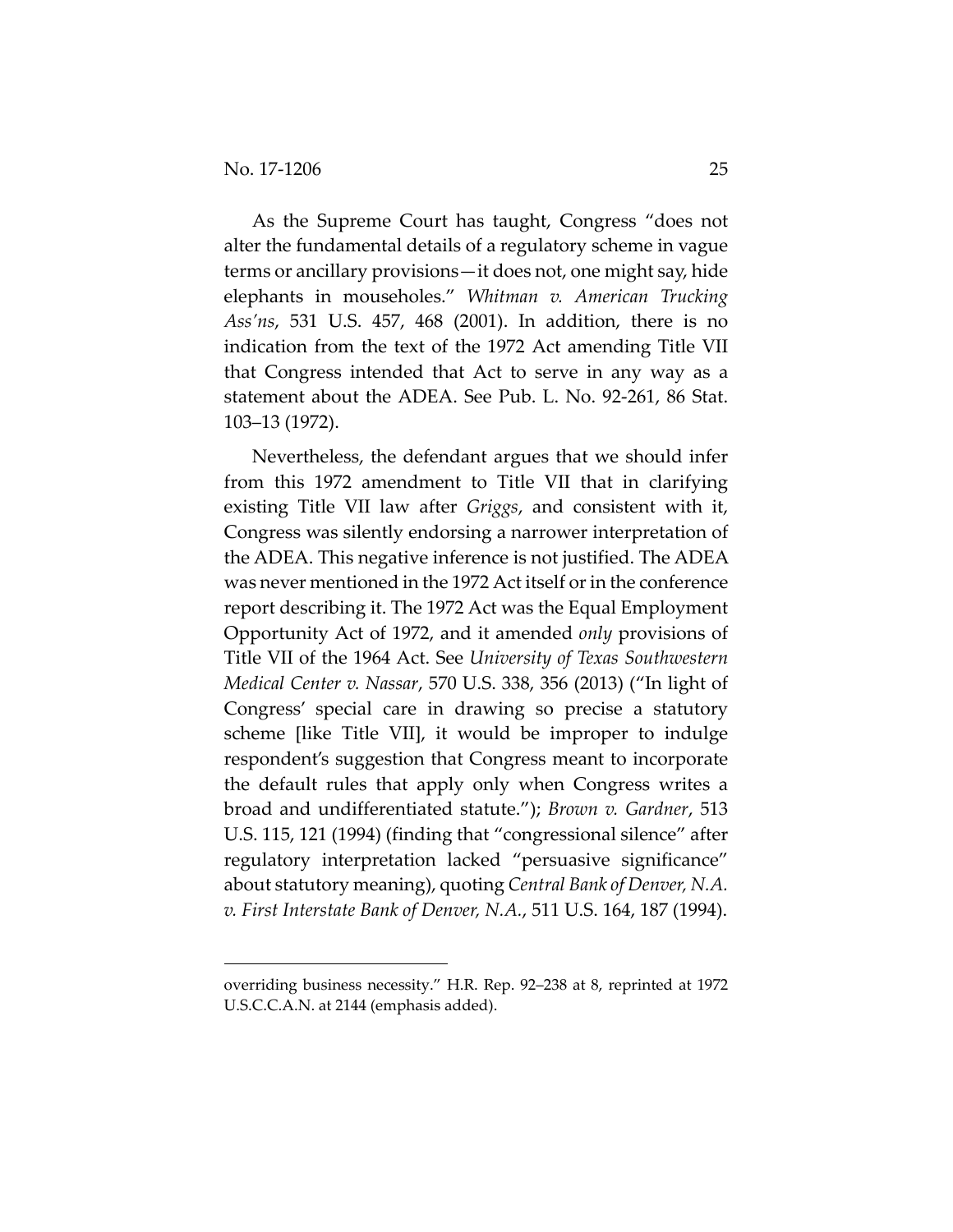#### 3. *Applying Griggs in This Context*

In fact, *Griggs* has special and continuing relevance to the ADEA in this context. When the Supreme Court held in *Smith v. City of Jackson* that § 623(a)(2) authorizes disparate impact claims, the Court relied heavily on the *Griggs* interpretation of the essentially identical language from Title VII before the 1972 amendments. 544 U.S. at 234–37. *Smith* also cited with approval circuit decisions allowing disparate impact age claims *by job applicants*. See 544 U.S. at 237 n.8, citing with approval *Faulkner v. Super Valu Stores, Inc*., 3 F.3d 1419, 1423– 24 (10th Cir. 1993) (group of laid‐off grocery warehouse workers applying for jobs with new employer); *Wooden v. Board of Education of Jefferson County*, 931 F.2d 376, 377 (6th Cir. 1991) (applicant for full‐time teaching positions).

Other earlier cases not cited in *Smith* had also allowed disparate impact age claims by job applicants. E.g., *Lowe v. Commack Union Free School Dist.*, 886 F.2d 1364, 1365–70 (2d Cir. 1989) (laid‐off teachers later re‐applied but not hired); *Geller v. Markham*, 635 F.2d 1027, 1030 (2d Cir. 1980) (upholding jury award for teacher applicant temporarily hired, then passed over in favor of 25-year-old due to "costcutting policy"); *Leftwich v. Harris‐Stowe State College*, 702 F.2d 686, 689–90 (8th Cir. 1983) (faculty member forced to re‐apply for job not rehired).

In addition, around the time of these earlier cases, the Supreme Court cited with approval another circuit's approach to an ADEA claim involving job applicants. *Western Air Lines, Inc. v. Criswell*, 472 U.S. 400, 412–17 (1985), discussing *Usery v. Tamiami Trail Tours, Inc.*, 531 F.2d 224 (5th Cir. 1976). The employer in *Tamiami Trail* considered applications only from people between 25 and 40 years of age, the idea being "that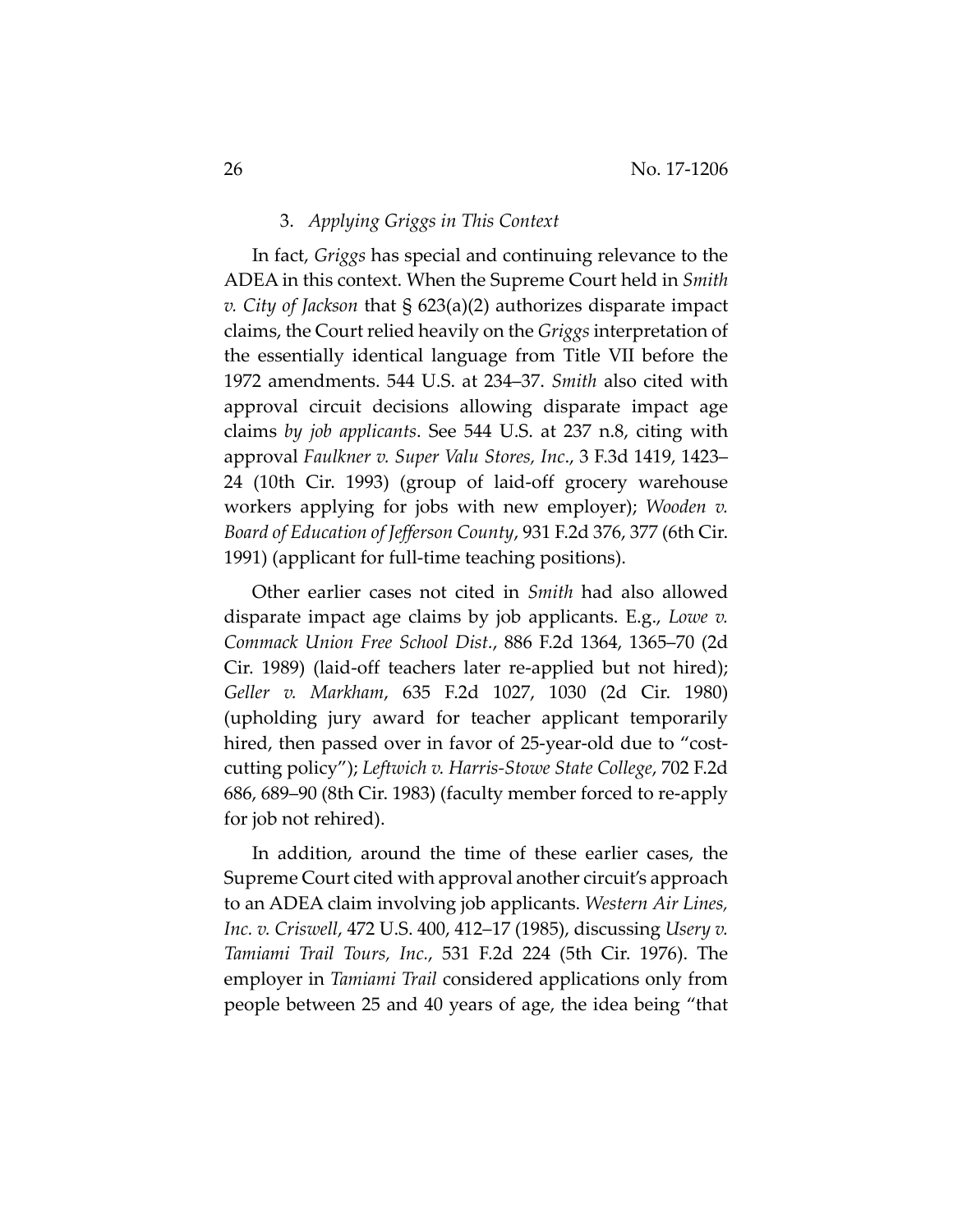dealing with each applicant over 40 years of age on an individual basis by considering his particular functional ability… would be impractical." *Tamiami Trail*, 531 F.2d at 227– 28. The *Tamiami Trail* court did not specify whether this no‐ applicants-over-40 policy violated  $\S 623(a)(1)$ ,  $\S 623(a)(2)$ , or both, but the Secretary of Labor, representing those aggrieved by the policy, challenged both the policy itself and its application to particular job‐seekers. See *id.* at 226–27, 226–27 n.1 & n.2. In approving of the "*Tamiami* standard" for the bona fide occupational qualification defense, the Supreme Court accepted without comment the notion that Tamiami Trail's hiring policy ran afoul of  $\S 623(a)$  absent other statutory justifications. See *Western Air Lines*, 472 U.S. at 416–17; see also *Hodgson v. Greyhound Lines, Inc.*, 499 F.2d 859, 860, 863, 865 (7th Cir. 1974) (undertaking similar analysis of Secretary's claim brought under both  $(a)(1)$  and  $(a)(2)$ , and eventually concluding that employer had "established that its hiring policy is not the result of an arbitrary belief lacking in objective reason or rationale"). Given all the variations on the employee‐v.‐applicant question presented by these circuit cases in the decades between *Griggs* and *Smith*, we believe that if the distinction the defendant urges here actually existed, the Supreme Court would have mentioned it.

The defendant responds to the *Griggs* argument in two principal ways. First, it returns to *Griggs* itself to argue all of its plaintiffs were in fact already employed by Duke Power and were only seeking better jobs. So, according to the defendant, *Griggs* is limited to fact patterns involving incumbent employees. We are not persuaded. Even if the *Griggs* plaintiffs themselves were already employees, the Supreme Court did not limit its holding in *Griggs* to that particular fact pattern, as we explained above. The Court saw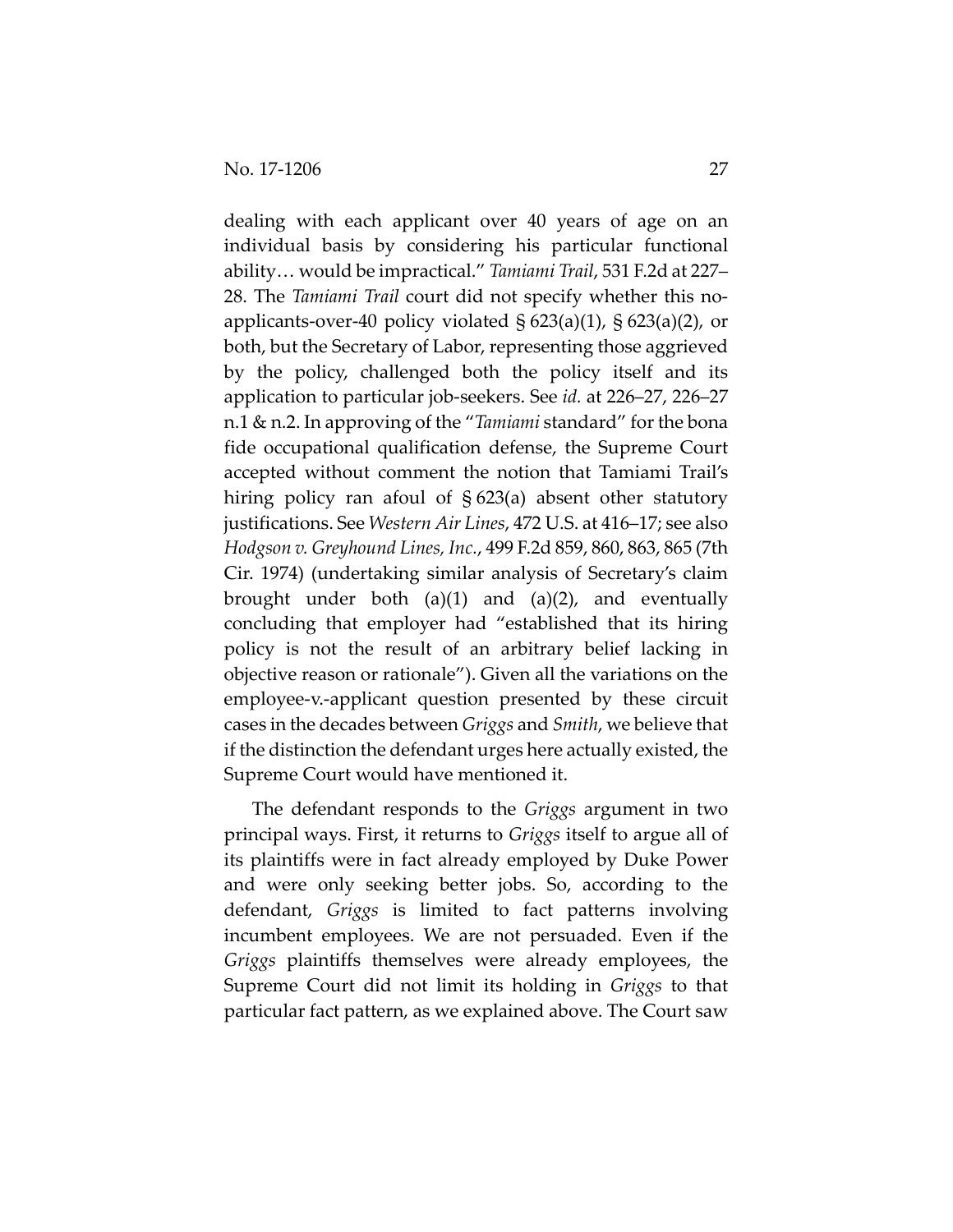no reason to read the paragraph (a)(2) language in Title VII as allowing discriminatory tests for hiring while outlawing them for promotion decisions.6

#### B. *Our Precedent Abrogated by Smith*

Second, the defendant argues that a 1994 decision of this court, which categorically rejected all disparate impact claims under the ADEA, still survives today, at least in part. See *E.E.O.C. v. Francis W. Parker School*, 41 F.3d 1073, 1078 (7th Cir. 1994). The parties agree that the approach in *Francis Parker School* was abrogated in *Smith*, which resolved a circuit split and held that  $\S$  623(a)(2) allows disparate impact claims. 544 U.S. at 237, 237 nn.8 & 9. *Smith* concluded in a case brought by employees that "the ADEA does authorize recovery in 'disparate‐impact' cases comparable to *Griggs.*" *Id.* at 232. But because the plaintiff in *Francis Parker School* was a job applicant and not an employee, the defendant argues here that enough of *Francis Parker School* survives to defeat Kleber's disparate impact claim. See 41 F.3d at 1075, 1077–78.

We first describe these three cases before explaining why *Smith* and not *Francis Parker School* controls this case. In *Francis Parker School*, a sixty‐three year old's application for a teaching job was not considered because, based on his experience, he would have qualified for a salary higher than the school could

<sup>6</sup> The defendant makes a similar argument about *Smith v. City of Jackson*, whose plaintiffs were also incumbent employees. See 544 U.S. at 230 (describing petitioners as "police and public safety officers employed by the city of Jackson, Mississippi" who complained of allegedly discriminatory "salary increases received in 1999"). This argument fails for largely the same reason. Though *Smith* did not expressly address the employee-v.-applicant question, nothing in the controlling opinions in *Smith* indicates that its reasoning does not extend to job applicants.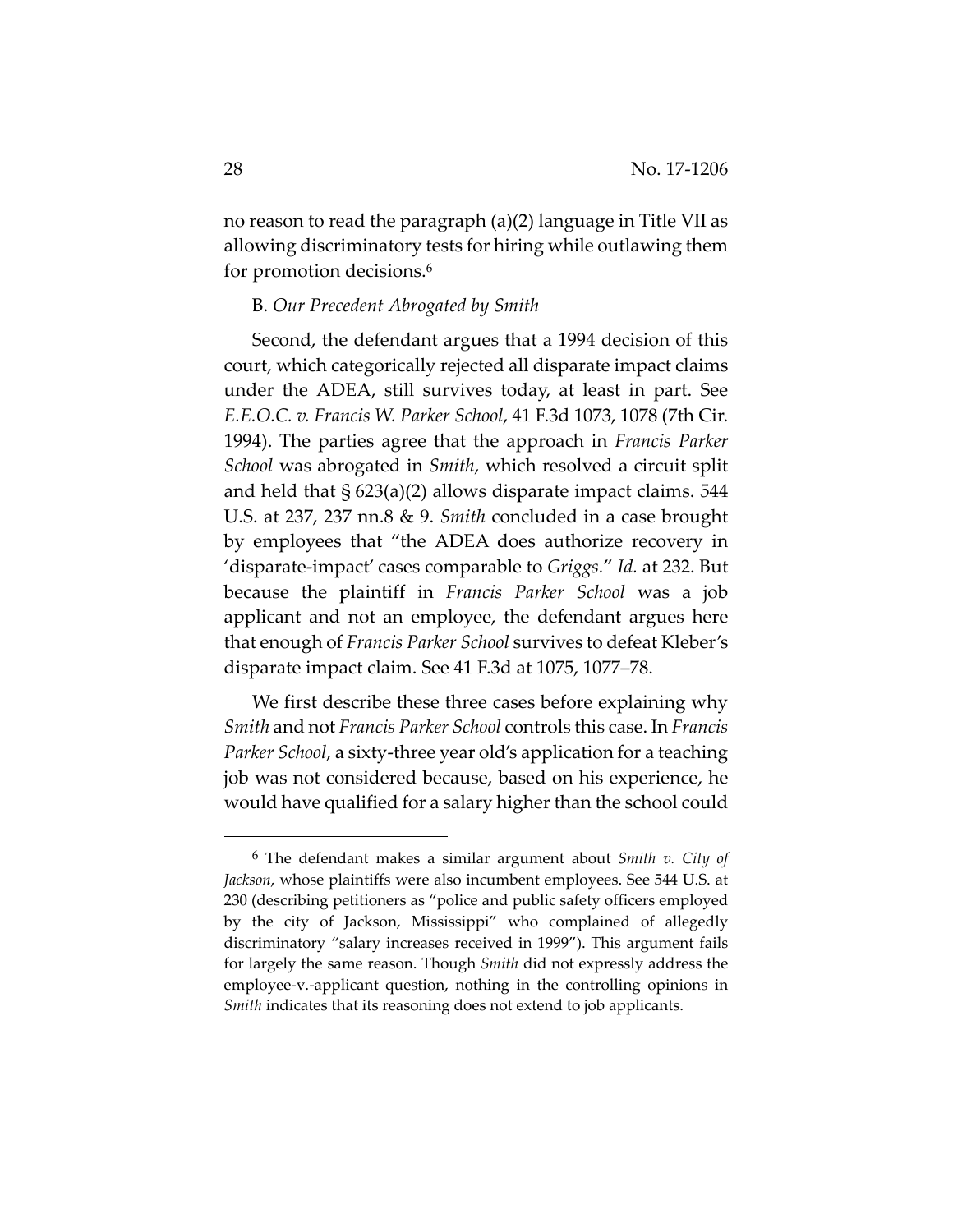afford. 41 F.3d at 1075. Without actually confirming with the applicant that his salary requirements would indeed be too high, the school moved ahead with other candidates. On behalf of the applicant, the EEOC appealed summary judgment in favor of the school. We affirmed, adopting a categorical rule rejecting disparate impact claims under the ADEA. *Id.* at 1075–77, 1078.7

As we describe above at pages 21–23, *Griggs* involved the "hiring and assigning of employees" at a power plant operated by Duke Power. 401 U.S. at 427. The company had imposed educational and testing "requirement[s] for new employees" and transferring employees seeking employment in more preferable divisions. *Id.* at 427–28. Although the *Griggs* plaintiffs themselves already worked at the plant, the Supreme Court did not limit its analysis in light of that fact. The Court explained more generally that "tests or criteria *for employment or promotion*" could be challenged if they were "fair in form, but discriminatory in operation." *Id.* at 431 (emphasis added).

Faced with a case brought by municipal employees, the *Smith* Court applied *Griggs* to the identical language of the ADEA and held "that the ADEA does authorize recovery in 'disparate‐impact' cases comparable to *Griggs.*" 544 U.S. at 232. Thus the key question is whether a case involving an

 $7$  We found support for this position in a then-recent Supreme Court opinion. See *Francis Parker School*, 41 F.3d at 1076–78, discussing *Hazen Paper Co. v. Biggins*, 507 U.S. 604 (1993). Eleven years later *Smith* rejected the argument, concluding that "there is nothing in our opinion in *Hazen Paper* that precludes an interpretation of the ADEA that parallels our holding in *Griggs*." 544 U.S. at 238.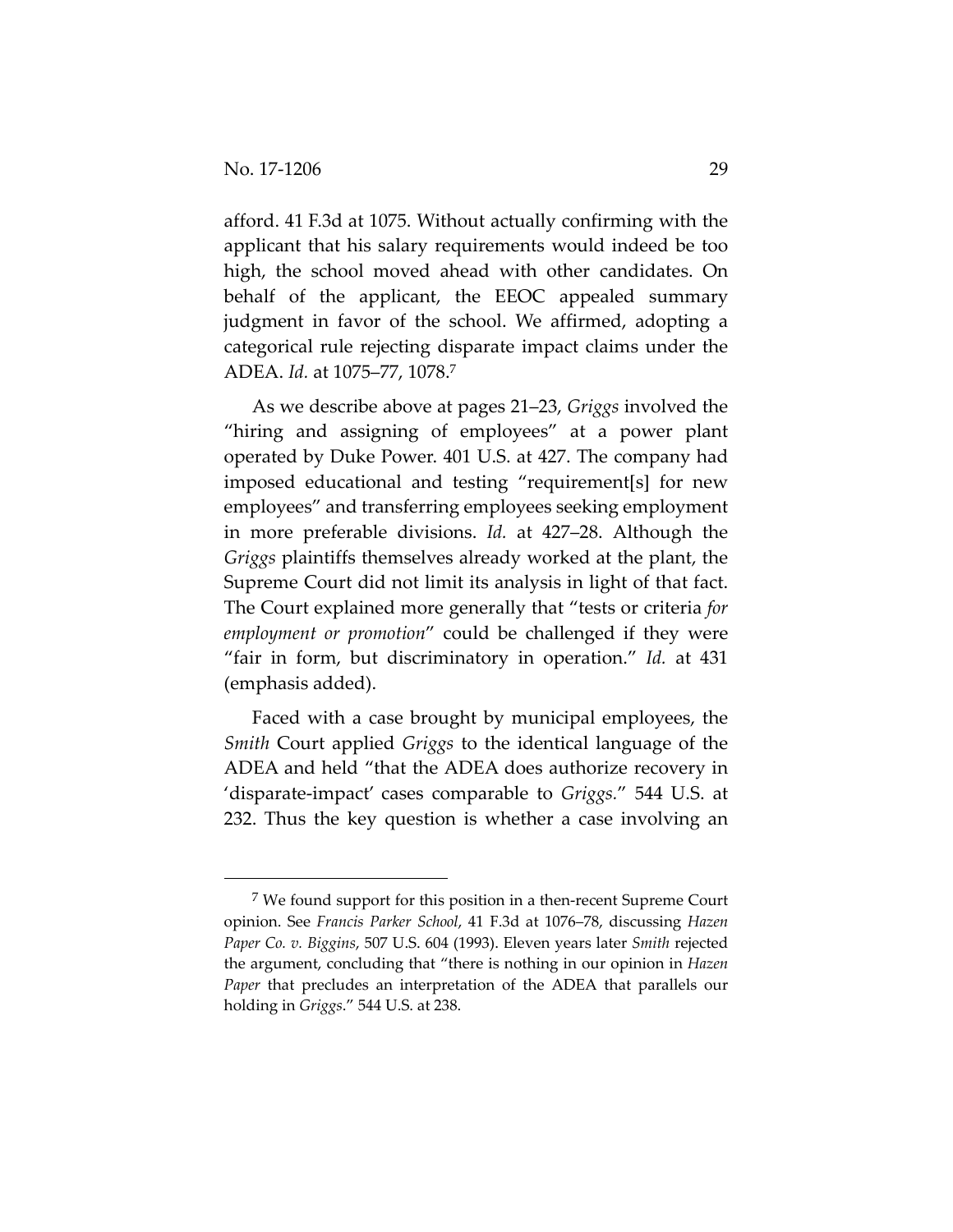outside job applicant is "comparable to *Griggs,*" and thus eligible for disparate impact recovery. See *id.* at 232.

The defendant and courts taking the defendant's view respond by arguing that *Griggs* should be narrowed to "transferees" inside of companies, i.e., internal applicants, primarily by citing brief mentions of *Griggs* in later opinions. See Appellee Br. at 26–28; see also *Villarreal v. R.J. Reynolds Tobacco Co.*, 839 F.3d 958, 969 (11th Cir. 2016) (en banc) (finding that *Griggs* addressed only "promotion and transfer policies"). In passing in some later opinions, the Supreme Court used the terms "employees" or "transferees" while succinctly outlining the mechanics of Duke Power's complicated testing policy. E.g., *Albemarle Paper Co. v. Moody*, 422 U.S. 405, 426 (1975) (in *Griggs*, "all transferees … were required to attain national median scores on two tests").

These later opinions, however, did not try to limit the holding of *Griggs* to cases involving current employees, nor did they lose sight of the broader implications that *Griggs* had for future plaintiffs. See, e.g., *id.* at 427 ("Like the employer in *Griggs*," the paper company defendant required "[a]pplicants for hire" to achieve certain test scores); *id.* at 425 (after *Griggs*, the "complaining party or class" must show "that the tests in question select *applicants for hire* or promotion in a racial pattern") (emphasis added). Nor do these later references undermine the signals *Griggs* sent about the sweeping implications of its reasoning for the hiring process nationwide. See 401 U.S. at 434 ("the very purpose of title VII is to promote hiring on the basis of job qualifications, rather than on the basis of race or color"), quoting 110 Cong. Rec. 7247 (1964); *id.* at 434–35 n.11 (to that end, "nothing in the Act prevents employers from requiring that *applicants* be fit forthe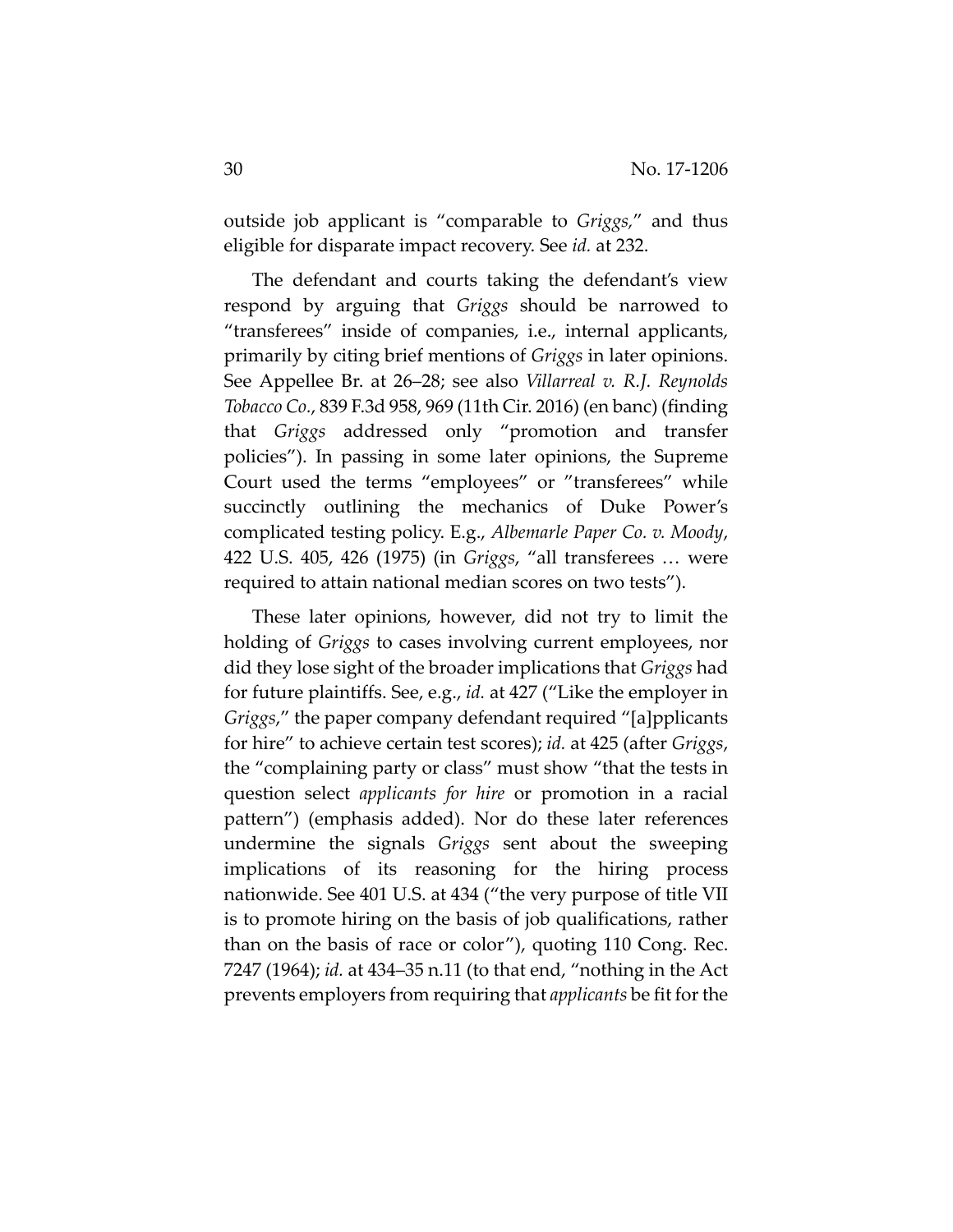job") (emphasis added). The holding and reasoning in *Griggs* were not narrow and focused on those particular plaintiffs; the opinion is broad and effects‐oriented. See, e.g., *id.* at 429– 31 ("Congress has now required that the posture and condition of the job‐seeker be taken into account … [i]f an employment practice which operates to exclude Negroes cannot be shown to be related to job performance, the practice is prohibited."). Limiting *Griggs* to its facts is not justified.

The Supreme Court itself has repeatedly rejected that narrow approach. *Smith* recognized the import of *Griggs* for the ADEA when it explained paragraph  $(a)(2)$ 's text as focusing on "the *effects* of the action" and not the employer's motivations. 544 U.S. at 234, 236. Perhaps most important, in recognizing that the "scope of disparate‐impact liability under ADEA is narrower than under Title VII," the Supreme Court did not mention *Griggs* at all. See *id.* at 240–43. Nor did it later find an inside‐v.‐outside applicant limiting principle in *Griggs* when that case's limits were examined in a Fair Housing Act case. See *Texas Dep't of Housing and Community Affairs v. Inclusive Communities Project, Inc.*, 135 S. Ct. 2507, 2517 (2015) (discussing business necessity defense and "hiring criteria"); see also *Connecticut v. Teal*, 457 U.S. 440, 446 (1982) (although requirements in *Griggs* "applied equally to white and black employees and applicants, they barred employment opportunities to a disproportionate number of blacks" and were therefore invalid); *Dothard v Rawlinson*, 433 U.S. 321, 329 (1977) (explaining that *Griggs* and *Albemarle Paper* "make clear that to establish a prima facie case of discrimination, a plaintiff need only show that the facially neutral standards in question select applicants for hire in a significantly discriminatory pattern").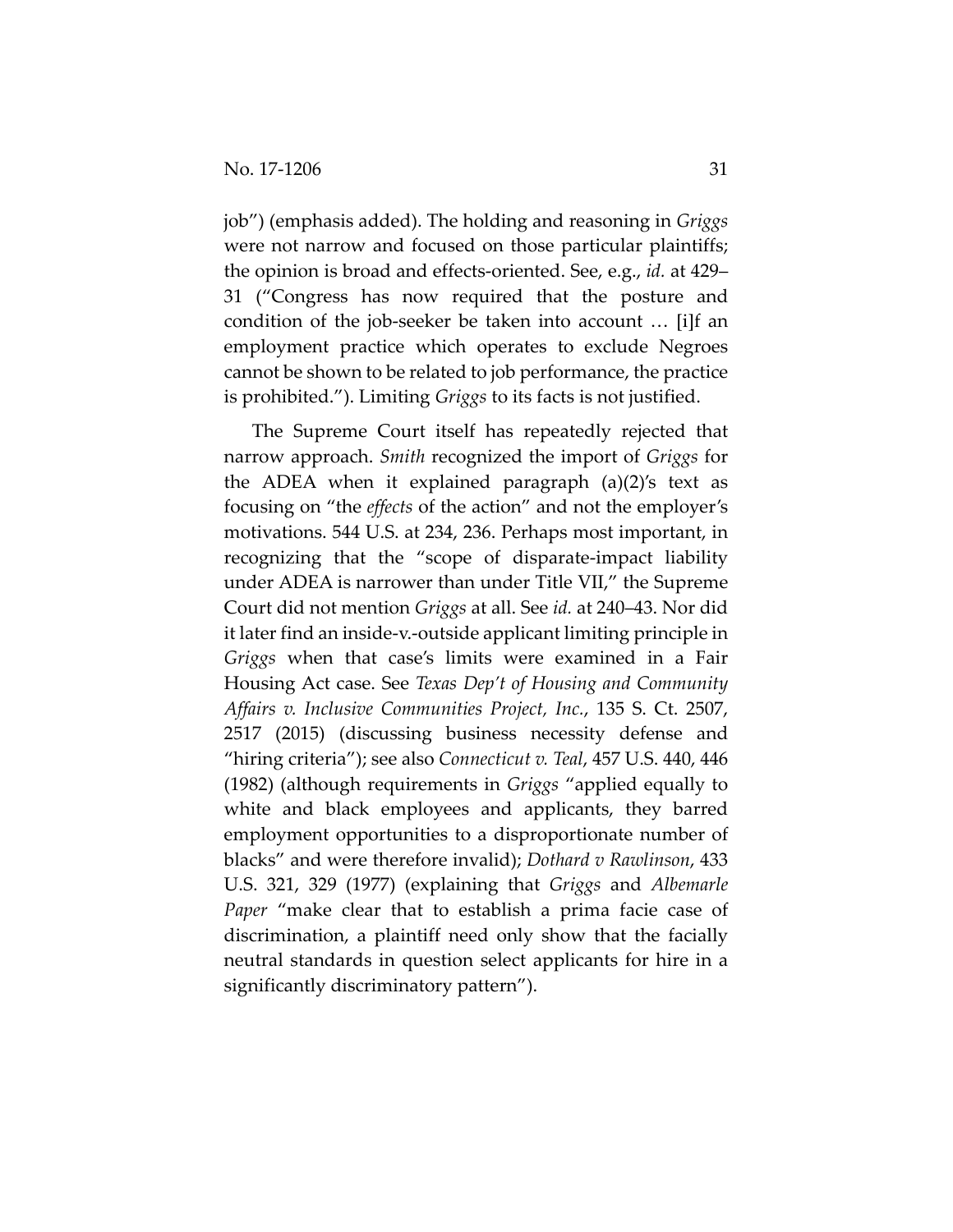Thus, since *Smith* resolved the disparate impact question on the basis of *Griggs*, and since *Griggs* was about both promotion *and* hiring criteria, this hiring case is "comparable to *Griggs*" and controlled by it, without reference to *Francis Parker School*. See *Smith*, 544 U.S. at 232.8

#### C. *Comparing § 623(a)(2) to Other ADEA Provisions*

# 1. *Summary*

The parties also offer textual arguments that compare § 623(a)(2) to several neighboring provisions in the ADEA. The unlawful employment practices section of the ADEA begins with three subsections prohibiting age discrimination in employment by three different kinds of actors—private and public employers, employment agencies, and labor organizations. 29 U.S.C.  $\S 623(a)$ –(c); see also  $\S 630(b)$ 

<sup>8</sup> There is another reason why *Francis Parker School* does not control this case—it had a subtle factual error in its discussion of *Griggs*. In rejecting the reasoning in *Griggs*, the *Francis Parker School* opinion characterized *Griggs* as interpreting 42 U.S.C. § 2000e‐2 as it existed in 1994. See 41 F.3d at 1077–78. This observation overlooked the timing of *Griggs*, decided in 1971, *before* the Title VII language was changed in 1972 to expressly include applicants for employment. Compare 42 U.S.C. § 2000e‐2(a)(2) (1994), with *Griggs*, 401 U.S. at 426 n.1 (1971). *Francis Parker School* found this textual difference between the ADEA and Title VII meaningful because it assumed that *Griggs* had applied 1994's Title VII. But in fact, *Griggs* interpreted the same language at issue in *Francis Parker School* and here—which does not refer expressly to job applicants—so *Griggs* has special persuasive force in this analysis. Compare *Griggs*, 401 U.S. at 424 n.1, with 29 U.S.C. § 623(a)(2) (2016). In any event, *Griggs* is now settled law in the ADEA context given its treatment in *Smith* and the later treatment of *Smith* in *Meacham v. Knolls Atomic Power Lab.*, 554 U.S. 84, 95 (2008) (confirming that § 623(a)(2) covers employment practices with disparate impacts on older workers). We must apply that reasoning here. See *Inclusive Communities Project*, 135 S. Ct. at 2518.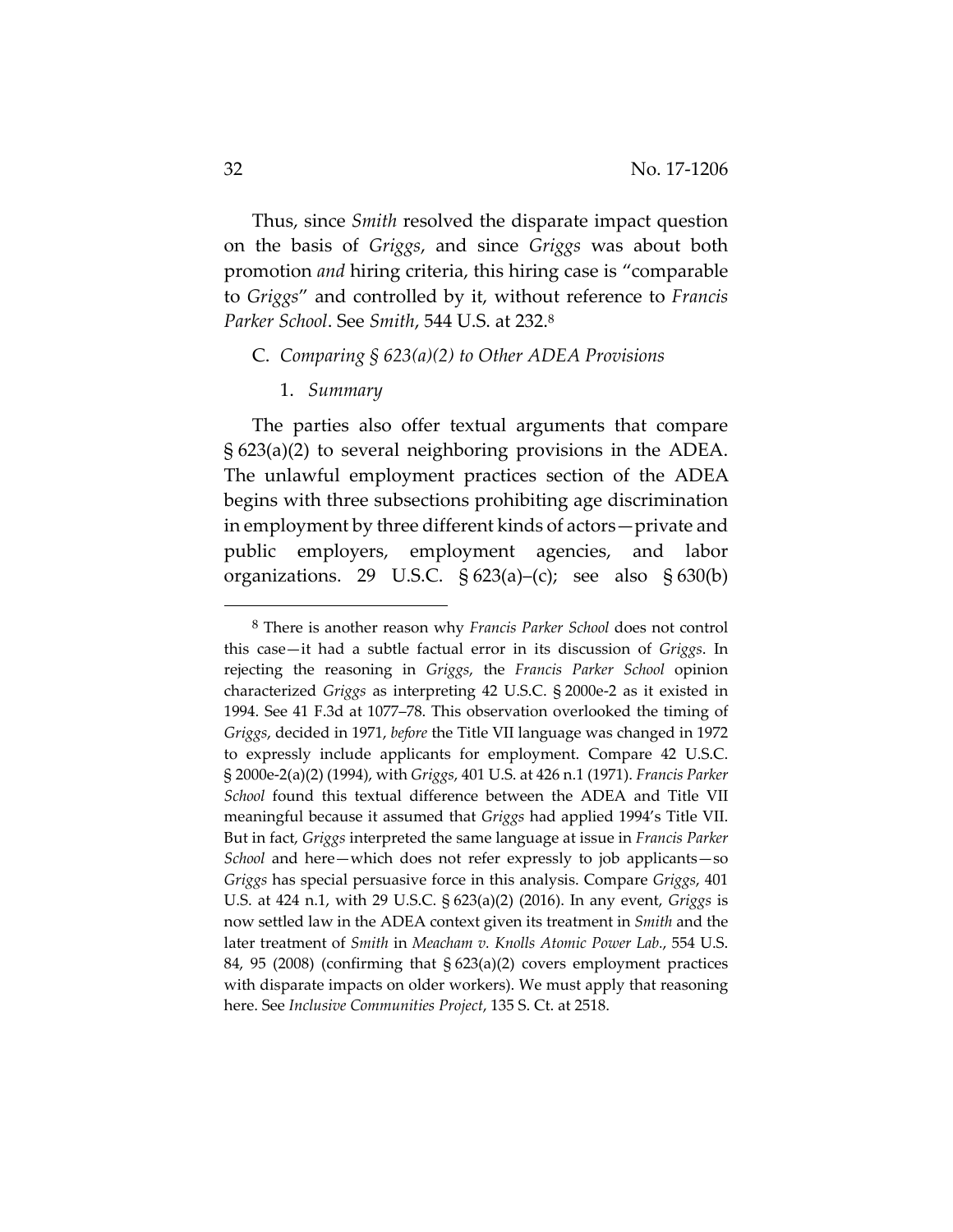(defining "employer"). Subsections (a), (b), and (c) are all worded slightly differently. In the following subsection (d), the ADEA prohibits retaliation by any of these private‐sector actors. In another section, the ADEA provides for a different and even broader policy prohibiting age discrimination in the federal government employment context. § 633a(a).

Remember that the text of  $\S$  623(a)(2)—the provision we interpret here—does not specifically include or obviously exclude applicants for employment in such terms. Some other ADEA provisions do use the term "applicant(s) for employment." See §§ 623(c)(2), 633a(a). The question is whether the absence of this phrase in the private employerfacing provisions of (a)(2) is meaningful. See *Brown*, 513 U.S. at 118–19 (engaging in "[t]extual cross‐reference" to ascertain meaning).

The three comparisons from within the ADEA are the labor union provision in  $\S 623(c)(2)$ , the retaliation provision in § 623(d), and the federal government employee provision in § 633a(a). Here again is the text of § 623(a)(2):

It shall be unlawful for an employer—…

(2) to limit, segregate, or classify his employees in any way which would deprive or tend to deprive any individual of employment opportunities or otherwise adversely affect his status as an employee, because of such individual's age....

The labor union provision prohibits labor unions from refusing "to refer for employment any individual" and from adversely affecting the status of any "applicant for employment, because of such individual's age." § 623(c)(2). The retaliation provision makes it unlawful for "an employer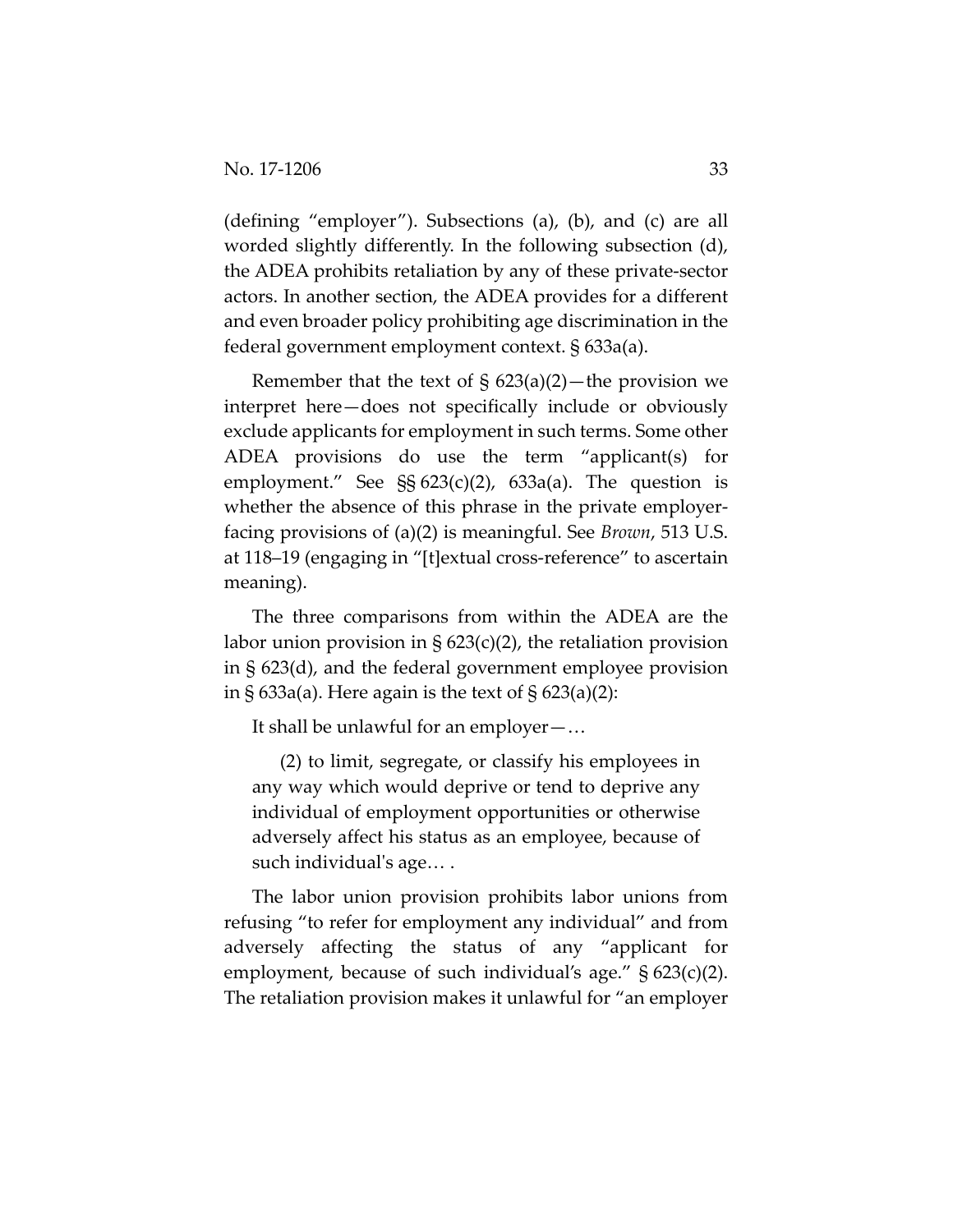to discriminate against any of his employees or applicants for employment" in retaliation for opposing unlawful practices or participating in the investigation or litigation of an age discrimination complaint. § 623(d). Finally, the federal government employee provision declares that "[a]ll personnel actions affecting employees or applicants for employment … shall be made free from any discrimination based on age." § 633a(a).

Courts often presume that a difference in statutory words signals a difference in Congressional intent, but we must consider here "whether Congress intended its different words to make a legal difference." *Burlington Northern & Santa Fe Ry. Co. v. White*, 548 U.S. 53, 62–63 (2006) (comparing the limiting words in Title VII's anti‐discrimination provision with the lack of limiting words in its broader anti‐retaliation provision). The conclusion does not follow automatically from any difference in words. We need some basis beyond simple word‐matching to believe that these particular differences in language were intended to distinguish the ADEA's disparate impact provision from these other provisions.

In construing workplace discrimination laws, "Congress' special care in drawing so precise a statutory scheme" must be respected, and courts should exercise caution in drawing inferences between provisions that have different scopes. *Nassar*, 570 U.S. at 356. The Supreme Court has rejected similar arguments for such sweeping negative inferences about the ADEA itself, noting that "when construing the broadly worded federal‐sector provision of the ADEA, [the] Court refused to draw inferences from Congress' amendments to the detailed private‐sector provisions." *Id.*,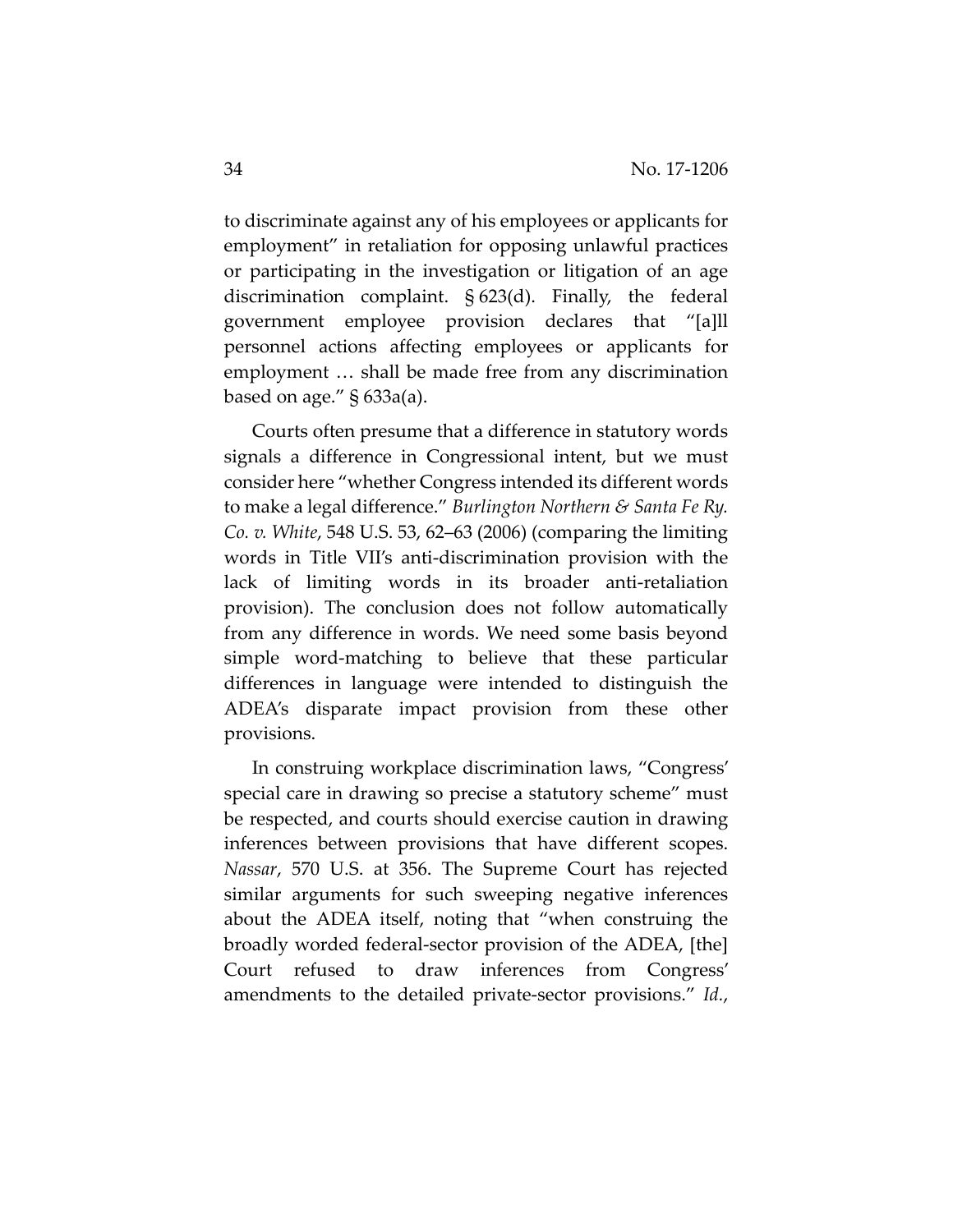describing *Gomez‐Perez v. Potter*, 553 U.S. 474, 486–88 (2008). We should not draw these inferences too readily.

# 2. *The Labor Union Provision*

Interpreting the ADEA, the Court has also said that "[n]egative implications raised by disparate provisions are strongest" when those provisions were "considered simultaneously" or enacted at the same time. *Gomez‐Perez*, 553 U.S. at 486, quoting *Lindh v. Murphy*, 521 U.S. 320, 330 (1997). Meeting that description is the comparison of  $\S 623(a)(2)$  with the labor union provision, § 623(c). See Pub. L. 90‐202, § 4, 81 Stat. 603 (1967). They were enacted together and are close to each other. But on closer examination, the labor union provision's phrase "refuse to refer for employment any individual" stands out. This change in language reflects an important substantive difference. Unlike most private employers, labor organizations often serve as referral agencies of sorts for job applicants, especially in markets where union membership may be a condition of employment. Under the original ADEA definition, one way a labor organization would fall under its coverage would be to "operate[] a hiring hall or hiring office which procures employees for an employer." *Id.* at § 11(e), 81 Stat. 606, codified at 29 U.S.C. § 630(e). The fact that Congress included special, detailed language in (c)(2)—prohibiting a labor organization from adversely affecting an individual's status "as an applicant for employment"—to reflect a special function of labor organizations tells us little about what the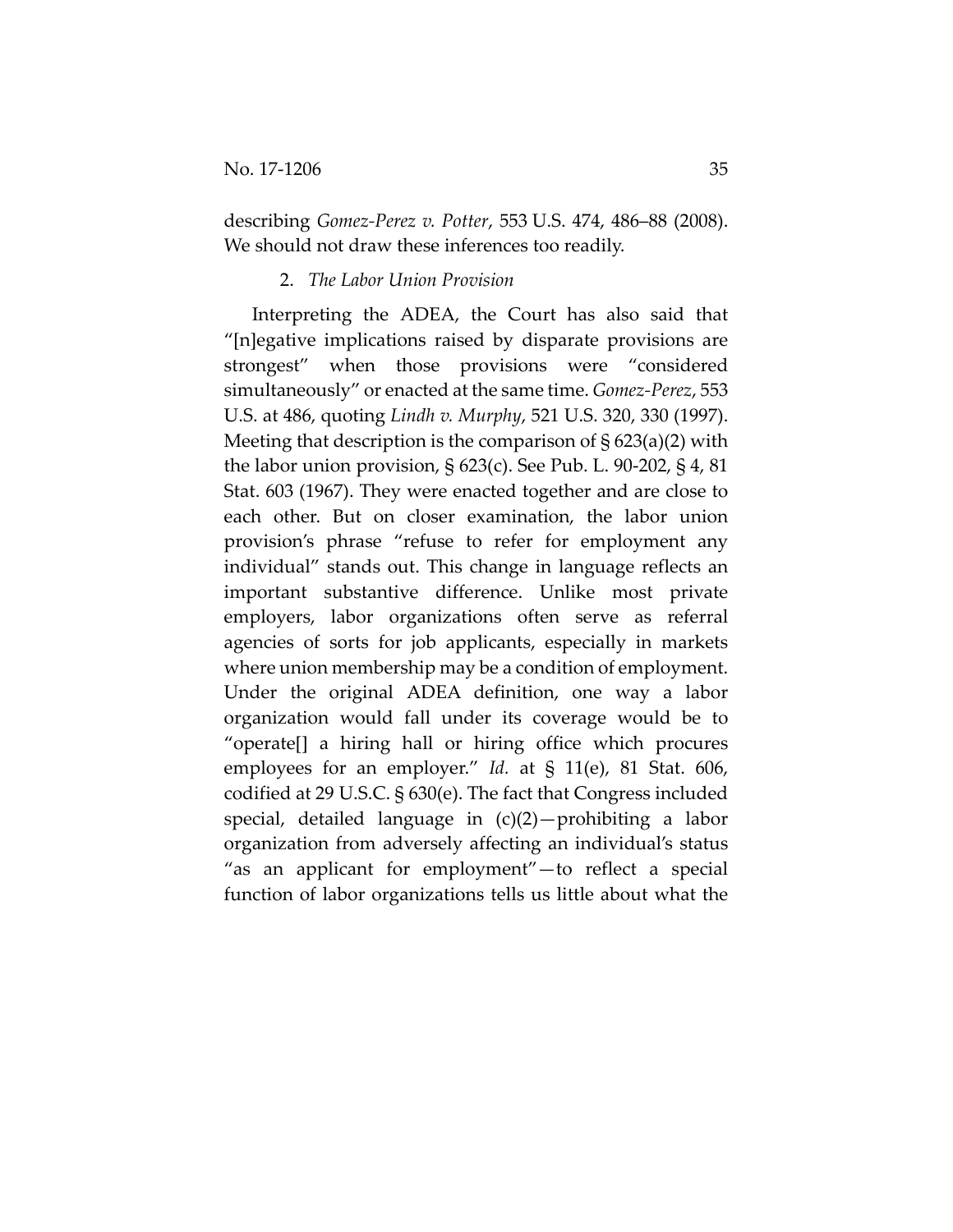broader private sector (a)(2) language means in light of *Nassar* and *Gomez‐Perez*.9

# 3. *Retaliation Provision*

The defendant also urges us to compare the disparate impact provision in (a)(2) with the ADEA's retaliation provision, § 623(d). The retaliation provision was enacted at the same time as (a)(2) and makes it "unlawful for an employer to discriminate against any of his employees or applicants for employment" as a consequence of their opposition to unlawful practices or their involvement in the

<sup>&</sup>lt;sup>9</sup> Also, using this language to infer that private employers are permitted to use practices with disparate impacts on older job applicants would create a strange incongruity in the statute. All actors who regularly recruit job applicants are specifically prohibited from engaging in age discrimination. In 1967, Congress made it unlawful "for an employment agency to fail or refuse to refer for employment, or otherwise to discriminate against, any individual because of such individual's age, or to classify or refer for employment any individual on the basis of such individual's age." See 29 U.S.C. §§ 623(b) and 630(c) (defining "employment agency" as "any person regularly undertaking with or without compensation to procure employees for an employer"); see also Pub. L. 90‐202, §§ 4(b), 11(c), 81 Stat. 603, 606 (1967) (enacting these provisions). To rule for the defendant on this ground, we would have to conclude that the ADEA prohibits labor unions from imposing disparate impacts on applicants, and prohibits anyone else who recruits employees from "classify[ing]" applicants based on age, yet allows private employers to use screening criteria to the detriment of older applicants as long as they handle the applications themselves. This would be an odd reading, especially in light of the Wirtz Report and the rest of the original section 4, where Congress showed an intent to group employers, employment agencies, and labor organizations together with respect to retaliation, job advertisements, and the use of bona fide occupational qualifications and reasonable factors other than age. See Pub. L. 90‐202, § 4(d)–(f), 81 Stat. 603 (1967).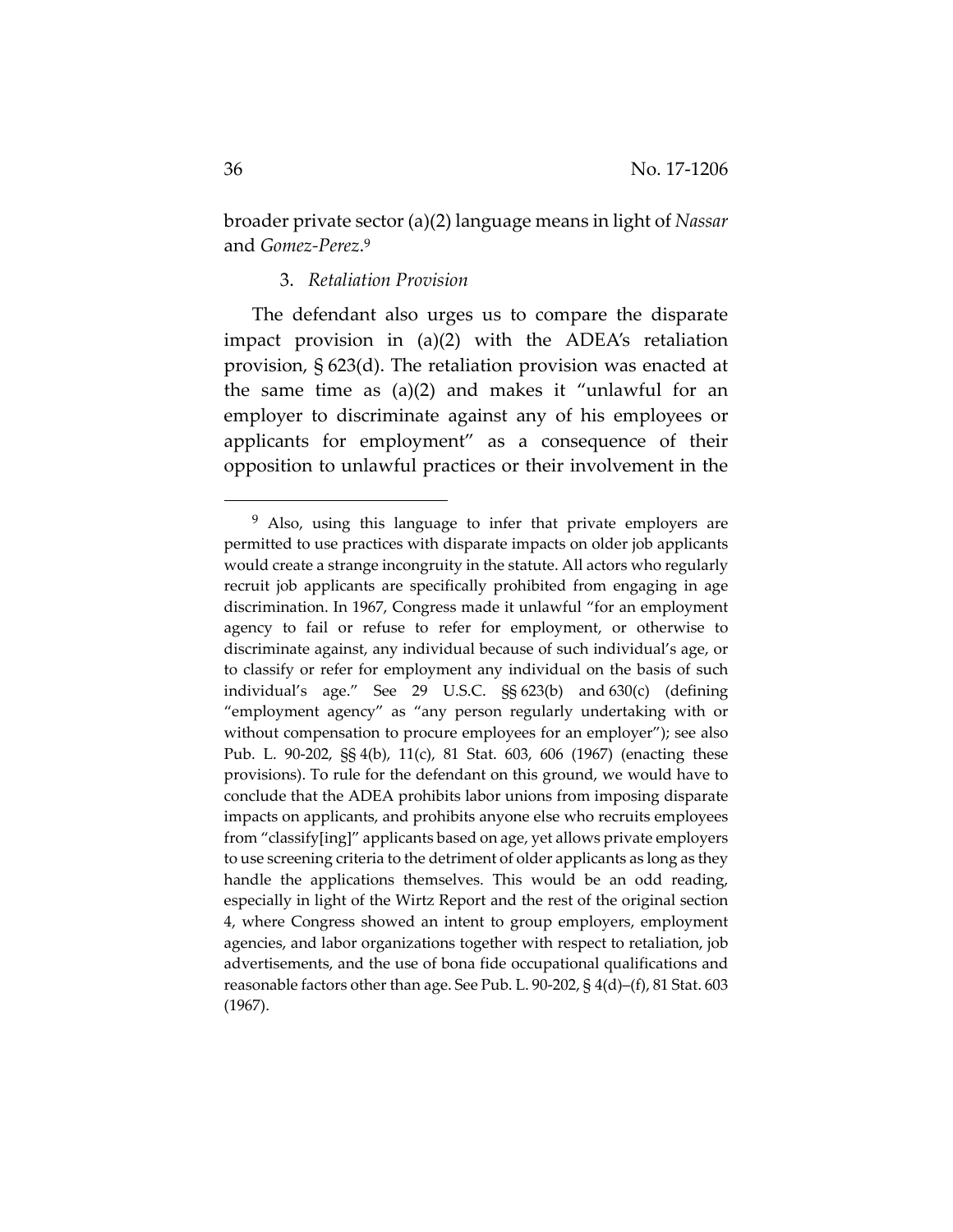age discrimination complaint and resolution process. Pub. L. 90‐202, § 4(d), 81 Stat. 603 (1967), codified at 29 U.S.C.  $\S 623(d)$ .

This provision refers to applicants for employment as distinct from employees, but the comparison fails to shed light on the meaning of paragraph (a)(2) specifically. First, it is not clear that the enumeration in subsection (d) does anything more than recognize that subsection (a) as a whole unquestionably covers both employees and applicants paragraph (a)(1), of course, makes it unlawful for an employer "to refuse to hire or to discharge any individual," and we have explained why (a)(2) applies to job applicants. Subsection (d) extends retaliation protection to the same groups without any obvious reference to the disparate impact provision of paragraph (a)(2).

If it suggests anything useful here, the language in subsection (d) suggests that the key phrase in paragraph (a)(2) is the broad "any individual." Later in the retaliation provision, perhaps as a shorthand, subsection (d) repeats the phrase "individual, member or applicant for membership" twice, signaling in the provision that "individual" is the key unit of analysis for retaliation by private sector employers and employment agencies. See § 623(d); see also *Sauzek v. Exxon Coal USA, Inc.*, 202 F.3d 913, 918 (7th Cir. 2000) (noting that § 623(d) is directed at "any individual" in retaliation and failure‐to‐rehire case).

Second, the retaliation provision is notable for what it does not say. The defendant's no‐outside‐applicants view would find strength from this provision if it called out paragraph (a)(2) specifically and if it prevented retaliation against "any of his employees or *internal* applicants for employment," or if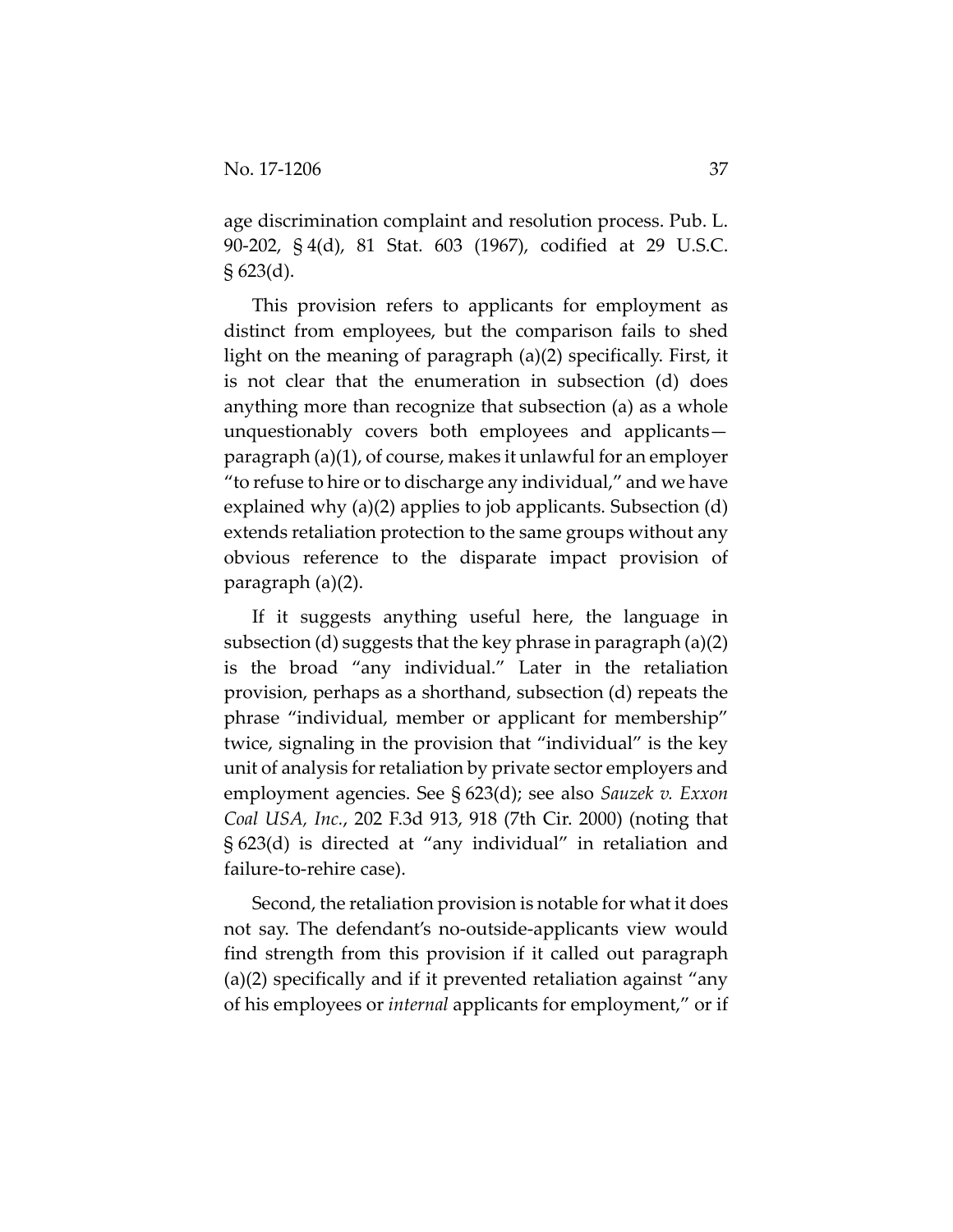it read "any of his employees or applicants for *promotion or transfer*." It does not say anything to that effect, however. The plain text of the ADEA's retaliation provision covers employees and applicants, which as we describe above, is the best way to understand the scope of paragraph (a)(2) as well.

# 4. *The Federal Employee Provision*

With respect to the federal employee provision, as in *Gomez‐Perez*, the "relevant provisions were not considered or enacted together." 553 U.S. at 486. The federal employee provision was added to the ADEA in 1974. Pub. L. 93‐259, § 15(a), 88 Stat. 74–75 (1974), codified at 29 U.S.C. § 633a(a).

The federal employee reference to applicants, added at a different time, tells us little about what the original ADEA (a)(2) language means. *Gomez‐Perez* indicates that the natural comparator for ADEA's federal government employee provision is not § 623(a) but the federal government employee provision of Title VII, upon which the 1974 ADEA amendments were based. See *Gomez‐Perez*, 553 U.S. at 487, discussing 29 U.S.C. § 633a and 42 U.S.C. § 2000e‐16(a). "Congress decided not to pattern [ADEA's federal government employee provision] after § 623(a) but instead to enact a broad, general ban on 'discrimination based on age'" like the Title VII federal‐sector provision. *Id.* at 488. The Supreme Court thus told us that Congress was not thinking of the private sector language in § 623(a)(2) when § 633a was adopted, which undermines the negative inference that the defendant seeks to draw from the comparison.

#### D. *Conclusion*

Given the statutory language in  $\S 623(a)(2)$ , the interpretation of that language in *Smith* and virtually identical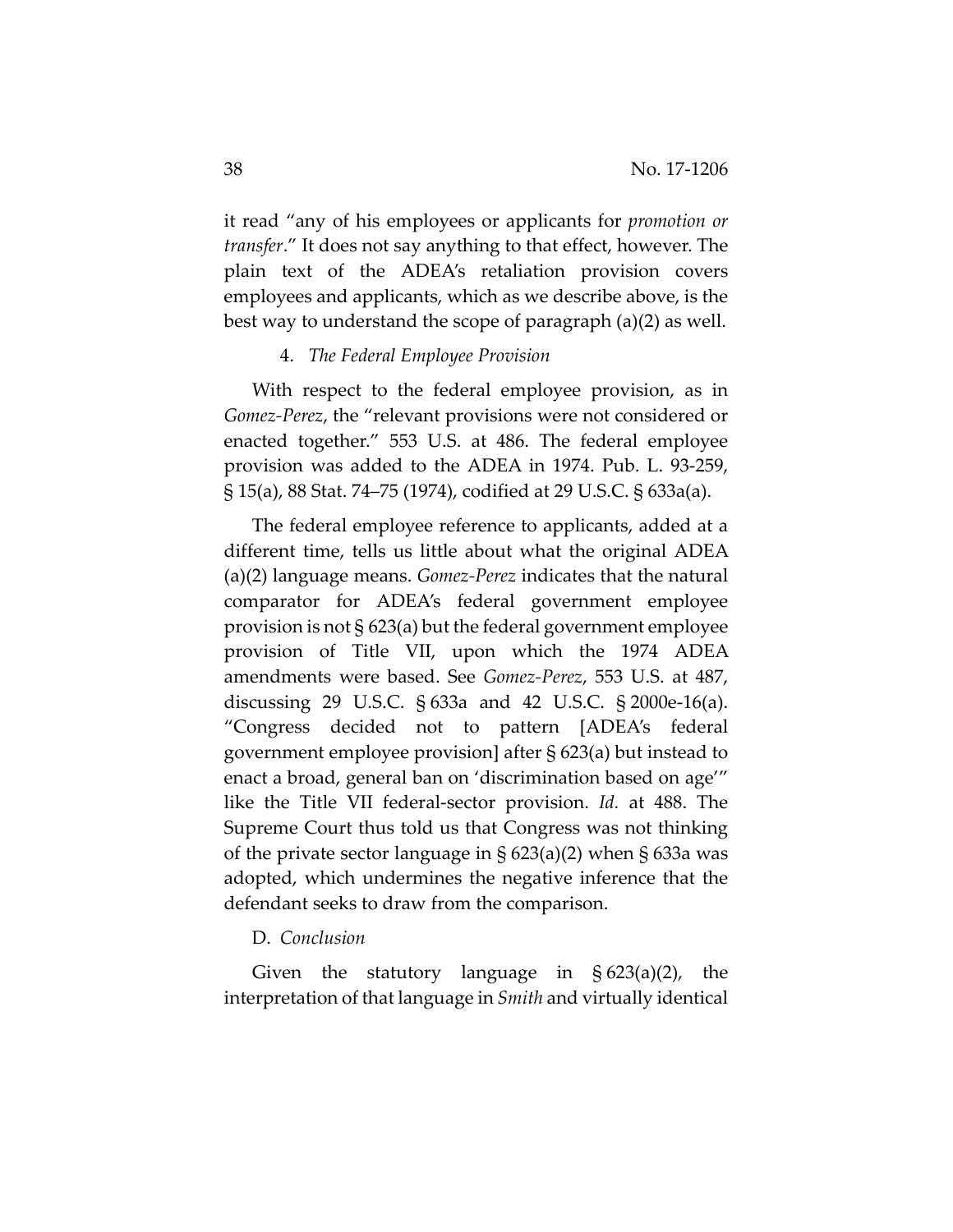language in *Griggs*, and the absence of an apparent policy rationale for barring outside job applicants from raising disparate impact claims, we are not persuaded by the defendant's more subtle comparative arguments using various other statutory provisions. Those differences do not support the improbable and arbitrary distinction argued by the defendant.

# IV. *Exhaustion of Administrative Remedies*

Finally, defendant CareFusion offers an alternative argument for affirmance. In the district court, the defendant moved to dismiss the disparate impact claim on the additional ground that Kleber failed to exhaust his administrative remedies. It argued that Kleber's EEOC charge could not have notified the company that he alleged a practice of discrimination against older workers since he charged that "*I* was not hired" and therefore "*I* have been discriminated against because of my age, 58." Dkt. 22–1 at 8 (emphasis added). The defendant renews this exhaustion argument on appeal, but it is misplaced.

To be cognizable, ADEA claims must be "like or reasonably related to the allegations of the charge and growing out of such allegations." *Noreuil v. Peabody Coal Co.*, 96 F.3d 254, 258 (7th Cir. 1996), quoting *Jenkins v. Blue Cross Mutual Hosp. Ins., Inc.*, 538 F.2d 164, 167 (7th Cir. 1976) (en banc). Kleber's charge could reasonably have prompted CareFusion to consider the possible systemic effects of its hard cap on experience, and in fact it did so. In its response to the EEOC, appearing on the same page as a verbatim reprint of Kleber's allegation, CareFusion asserted that "the years of experience required has nothing to do with an individual's age." Dkt. 22–1 at 20. It highlighted the possibility that a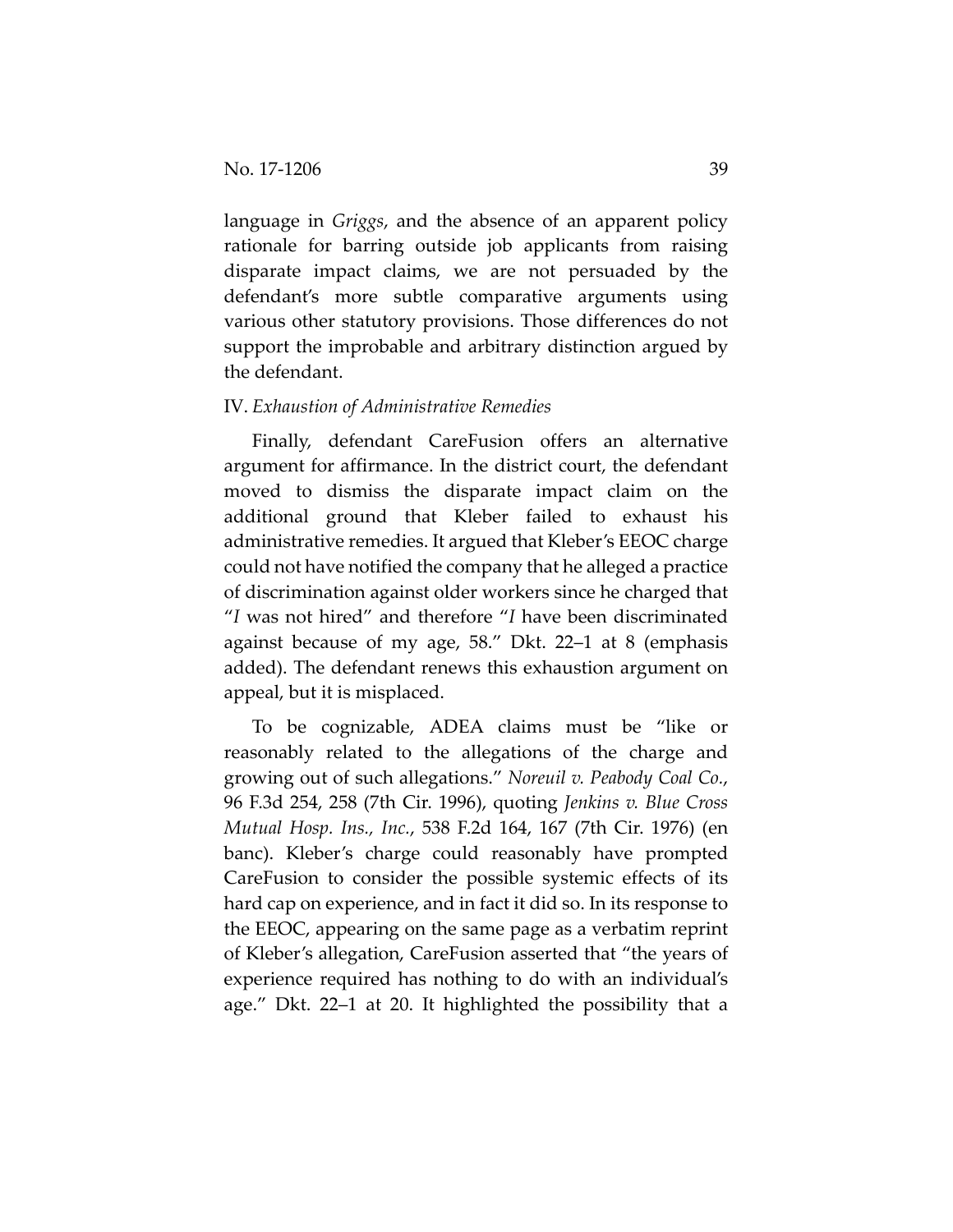middle‐aged individual could have "attended law school as a second career" and then applied with between three and seven years of experience. *Id.* Such an applicant "would have been considered for the role." *Id.* The argument shows that CareFusion's investigation of Kleber's charge explicitly considered the age‐related effects of screening applicants based on maximum experience. Kleber's EEOC charge gave sufficient notice of his disparate impact claim.

# *Conclusion*

Plaintiff Kleber is over the age of 40. Kleber alleges that his job application was not considered because of a specific hiring practice that discriminated in effect against older applicants like him. Neither the language of § 623(a)(2) nor our abrogated precedent in *Francis Parker School* bars his disparate impact claim. The judgment of the district court is REVERSED and the case is REMANDED to the district court for further proceedings consistent with this opinion.10

 $10$  Because this opinion could be seen as creating a conflict among the circuits, despite *Smith*, 544 U.S. at 237 n.8 (citing with approval earlier circuit cases allowing disparate impact claims by job applicants), it was circulated before release to all judges in active service under Circuit Rule 40(e). A majority of judges in active service did not favor rehearing en banc. Judges Flaum, Kanne, Sykes, and Barrett voted in favor of rehearing en banc.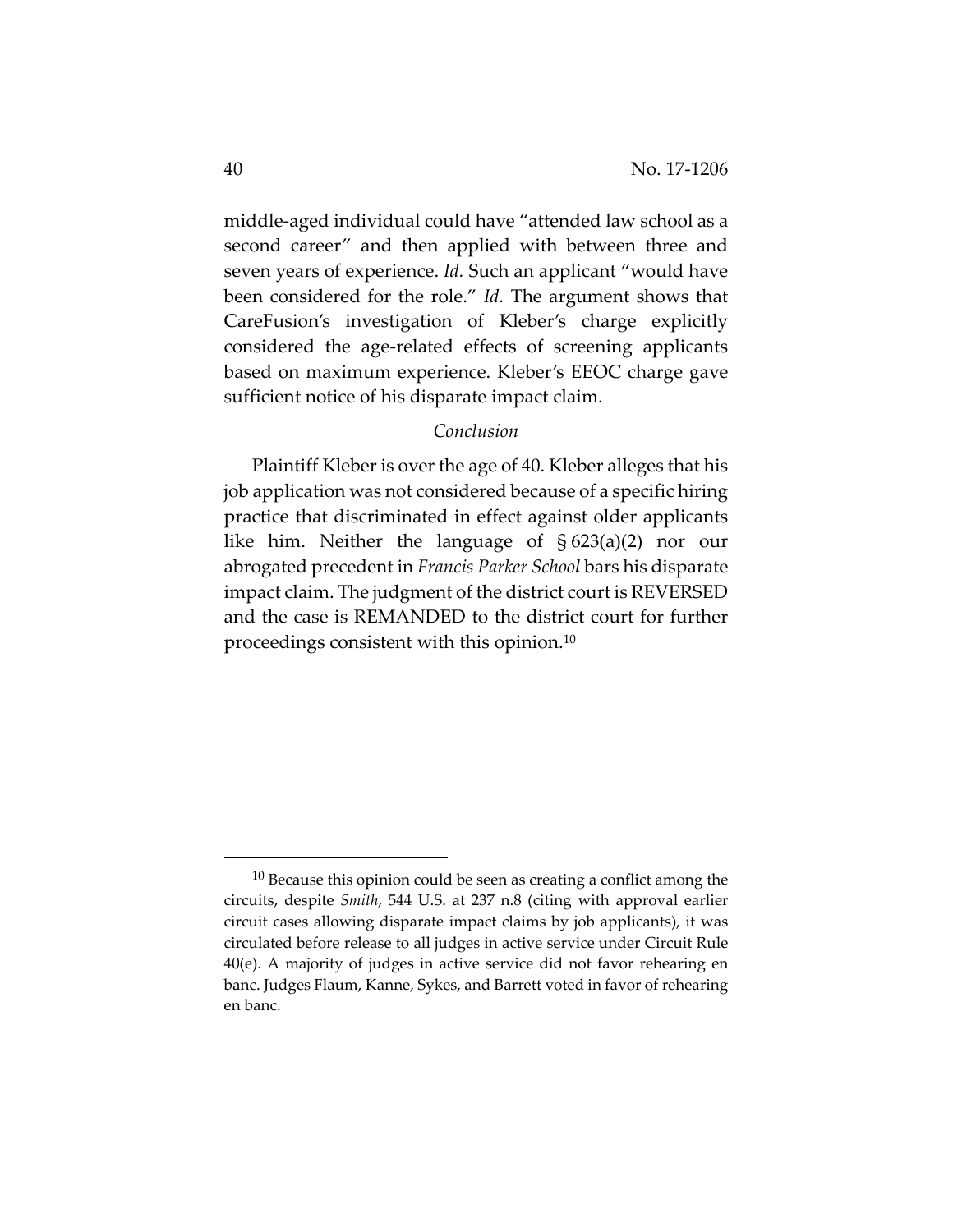BAUER, *Circuit Judge,* dissenting. I believe an ordinary reading of the language found in  $\S 4(a)(2)$  of the Age Discrimination in Employment Act of 1967 (ADEA), 29 U.S.C.  $\S$  623(a), affirms the district court's findings. This Court's reversal is an erroneous form of statutory interpretation that requires writing in words that Congress chose not to include. *See Puerto Rico v. Franklin Cali. Tax‐Free Trust*, 136 S. Ct. 1938, 1949 (2016) ("[O]ur constitutional structure does not permit this Court to rewrite the statute that Congress has enacted.") (internal quotation marks omitted). While the judicial branch is afforded the duty of determining the constitutionality of statutes enacted by Congress, we are not afforded the right to pencil in words Congress does not itself include. *See Henson v. Santander Consumer USA Inc.*, 137 S. Ct. 1718, 1725 (2017) ("[W] hile it is of course our job to apply faithfully the law Congress has written, it is never our job to rewrite a constitutionally valid statutory text under the banner of speculation about what Congress might have done had it faced a question that, on everyone's account, it never faced."); *see also Magwood v. Patterson*, 561 U.S. 320, 334 (2010).

"Statutory construction must begin with the language employed by Congress and the assumption that the ordinary meaning of that language accurately expresses the legislative purpose.@ *Gross v. FBL Fin. Servs., Inc.*, 557 U.S. 167, 175 (2009) (internal quotation marks omitted). It is important to keep in mind that "Congress generally acts intentionally when it uses particular language in one section of a statute but omits it in another.@ *Dep*=*t of Homeland Sec. v. MacLean*, 135 S. Ct. 913, 919 (2015). Throughout the ADEA, Congress specifically used "employees" in some instances and "applicants for employment" in others. For example,  $\S 4(c)(2)$ , which prohibits labor organizations from acting, tracks the language